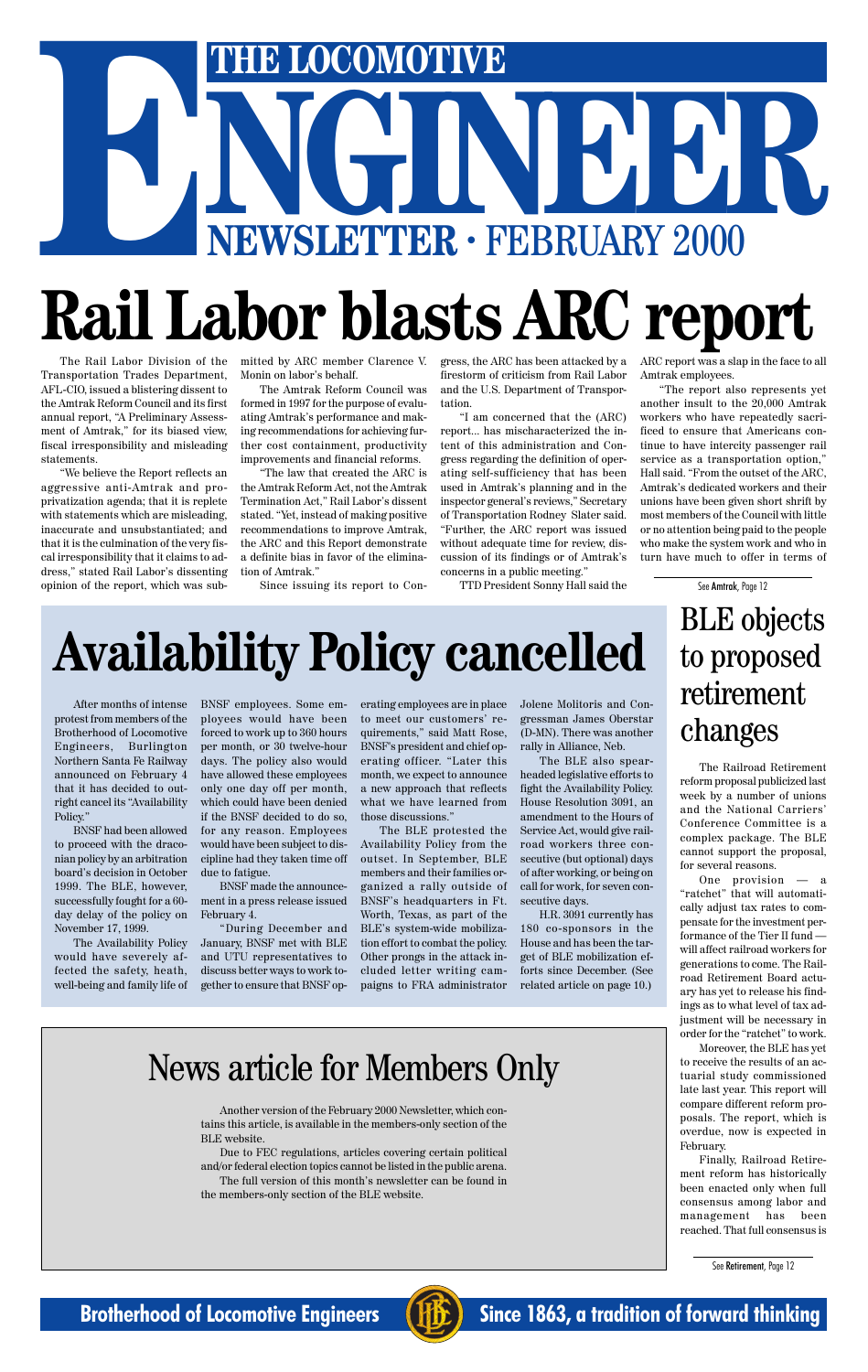Have a question about federal laws, Federal Railroad Administration rules that impact your job, or about pending legislation governing our industry? Send it to:

D.C. Feedback Brotherhood of Locomotive Engineers

10 G. Street N.E., Suite 480 Washington, DC 20002 Or you can fax your questions to (202) 347-5237; or via e-mail to: bledc@aol.com.

If the BLE's National Legislative Office does not have the answer on hand (such as a federal interpretation), they'll get back to you as soon as possible. Select questions and answers will be published regularly in the pages of the Locomotive Engineer Newsletter.

This month's installment of DC Feedback deals with the handling and transportation of hazardous materials.

#### Dear Brother:

You have written to our DC Feedback column and posed these questions:

1. Your crew works on a road switcher at an outlying point that handles cars containing hazardous materials (hazmat) at a chemical plant. You ask, "What are the FRA regulations that apply to one crew assisting another crew to set out and pick up cars when the other crew brings those cars to you?"

2. You also ask, "Can the assisting crew perform a brake test on a cut of cars for a train that is not their train?"

3. Finally, you ask, "Is there a published FRA book regarding railroad rules and personal fines that may be charged when an FRA rule is violated?" and "Where can I obtain such a publication?"

The issues you have raised

and the complexity of the regulations do not permit simple and straight-forward answers. The response I am providing is general and in some instances it quotes only small but relevant parts of the regulation. The answers are intended to give you a basis for understanding your responsibility under the regulations. As always, those responsibilities are considerable. A specific situation may require you to refer to a company officer, written company instructions, or the Federal Railroad Administration for application of the regulation. The most important safety measures you can take are to know the rules, communicate with all crew members, maintain awareness

of the situation, and act on instructions only after you understand and confirm them.

Regarding your first question, the short answer is that both crews must comply with all of the regulations associated with hazmat.

You share the responsibility for compliance with your fellow crew members and other crews you are working with for the safe transportation of the hazmat cars. You should be informed regarding the placement of the cars that you are transporting and comply with the switching and train placement requirements. When a train is made up containing the hazmat cars, you should know the proper shipping papers are available and the placards are in place. You should carry with you the Emergency Response Handbook and any other hazmat documents required by the railroad. You should insist the training you are required to receive is meaningful and prepares you for the level of responsibility the regulations require.

Most of the hazmat regulations that apply to railroad carriers are found in §49 CFR 174 — Carriage by Rail. The regulations apply to railroad carriers, and by extension, to their employees. Those employees must be trained in accordance with the regulation regarding their duties when handling cars containing hazardous materials. Locomotive engineers and trainmen are considered hazmat employees. It will be helpful to understand some of the definitions used in the regulation.

A "carrier" is a person engaged in the transportation of passengers or property. Common, contract, and private carriers are specifically included, so FRA's jurisdictional reach is as broad under the hazmat regulations as it is under the other railroad safety statutes. Hazmat employee means a person who is employed by a hazmat employer and who, in the course of employment, directly affects hazmat transportation safety. This term includes an individual, including a self-employed individual, employed by a hazmat employer who, during the course of employment:

## **LEGISLATIVE UPDATE DC Feedback: Proper hazmat procedures**

1. Loads, unloads, or handles hazardous materials;

2. Manufactures, tests, reconditions, repairs, modifies, marks, or otherwise represents containers, drums, or packagings as qualified for use in the transportation of hazardous materials;

3. Prepares hazmats for transportation;

4. Is responsible for safety of transporting hazmats; or

5. Operates a vehicle used to transport hazmats.

All hazmat employees must receive training as prescribed by §49 CFR 172 Subpart H.

The training you receive, among other things, must provide you information to do your job safely as it relates to the transportation of hazmats. That training includes information on how to read shipping papers or the shipping orders, bills of lading, manifests or other shipping documents that serve a similar purpose and contain the information required by the regulations. It should instruct you in restrictions relating to switching and train car placement and placarding requirements. There should be included in the training the relevant requirements for responding to a release of hazardous materials.

This does not include any training for the actual response or cleanup of the hazmat release. That is not our job and only persons who have training in hazardous response are permitted to enter those areas.

Your second question was, "Can the assisting crew perform a brake test on a cut of cars for a train that is not their train?"

§49 CFR 232 — Railroad Power Brakes and Drawbars — does not require a specific train crew to perform the brake test, but it does require a brake test to be performed. The type of test (initial terminal road train airbrake test, road train and intermediate terminal train air brake test, inbound brake equipment inspection, etc…) is determined by the circumstances of the event. The requirements for an initial terminal road train airbrake test in §49 CFR 232.12 state:

"1. Each train must be inspected and tested as specified in this section by a qualified person at points —

"i. Where the train is originally made up (initial terminal);

"ii. Where train consist is changed, other than by adding or removing a solid block of cars, and the train brake system remains charged; and

"iii. Where the train is received in interchange if the train consist is changed other

than by —

"A. Removing a solid block of cars from the head end or rear end of the train;

"B. Changing motive power;

"C. Removing or changing the caboose; or

"D. Any combination of the changes listed in A, B, and C of this subparagraph.

"Where a carman is to perform the inspection and test under existing or future collective bargaining agreement, in those circumstances a carman alone will be considered a qualified person.

"2. A qualified person participating in the test and inspection or who has knowledge that it was made shall notify the engineer that the initial terminal road train air brake test has been satisfactorily performed. The qualified person shall provide the notification in writing if the road crew will report for duty after the qualified person goes off duty. The qualified person also shall provide the notification in writing if the train that has been inspected is to be moved in excess of 500 miles without being subjected to another test

pursuant to either this section or §232.13 of this part."

It does not appear from your question that the circumstances of the brake test required is an initial terminal road train air brake test as described in 232.12. There are other provisions of Part 232 that place a responsibility on you and the train crew for executing a train air brake test and knowing the equipment you handle is safe. Those provisions can be found in: 232.10, General rules; locomotives; and 232.11, Train air brake system tests. They state: "232.10(a) "Air brake and hand brake equipment on locomotives including tender must be inspected and maintained in accordance with the requirements of the Locomotive Inspection and United States Safety Appliance Acts and related orders and regulations of the Federal Railroad Administrator.

"(b) It must be known that air brake equipment on locomotives is in a safe and suitable condition for service.

"232.11 Train air brake system tests. 232.11(a) Supervisors are jointly responsible with inspectors, engineers and trainmen for condition of air brake and air signal equipment on motive power and cars to the extent that it is possible to detect defective equipment by required air tests….

"(c) Each train must have the air brakes in effective operating condition, and at no time shall the number and location of operative air brakes be less than permitted by Federal requirements. When piston travel is in excess of 10 1/2 inches, the air brake cannot be considered in effective operating condition."

Your third and final question was, "Is there a published FRA book regarding railroad rules and personal fines that may be charged when an FRA

rule is violated, and where can I get a copy?

Many of the regulations have an appendix which lists a schedule of civil penalties. If you have a copy of §49 CFR Parts 200-399, then you can refer to the section that covers the subject and its requirements. You may then determine the penalty from the appendix.

You can get a copy of §49 CFR Parts 200-399 for \$50 from: U.S. Government Printing Office, Superintendent of Documents, Mail Stop: SSOP, Washington, DC 20402-9328; fax orders (202) 512-2250; phone orders (202) 512-1800.

Keep in mind that these documents are revised and updated frequently. •

### H.R. 3091 support grows

Efforts in the House of Representatives to secure support for H.R. 3091 has paid off with the addition of 33 new co-sponsors for a total of 180.

At least 70 more are needed for the bill to have a realistic chance of being passed into law.

H.R. 3091 would guarantee up to three consecutive days off for railroad workers after they work, or are on call to work, for seven consecutive days. The three days off are optional and employees can work during that time if they wish. Rail carriers, however, cannot force them to work during that time.

BLE members, their families, and GIA members are encouraged to contact their representatives in the house and ask them to cosponsor H.R. 3091.

The original idea for this legislation was developed by BLE leadership and was introduced in the House by Steven LaTourette (R-OH).

Members can contact their legislators by calling the Capitol switchboard at (202) 225-3121.

BLE Members can also contact their members of Congress about H.R. 3091 via the Internet by visiting the following website: http://www.house.gov.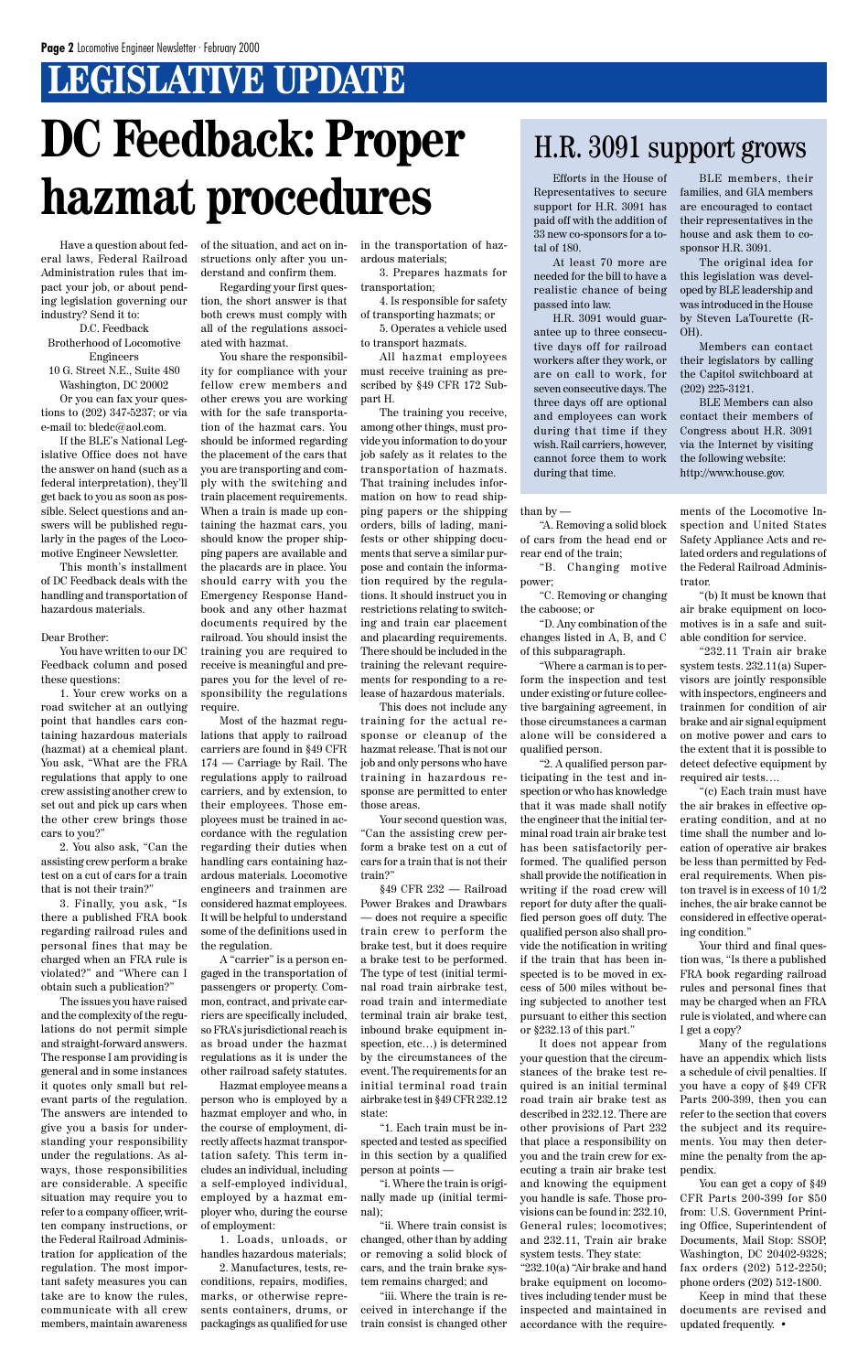Yvan Theriault • December 30, 1999 R. A. Oertwig • November 6, 1999 Carl Finzel • August 11, 1999 Arnold Roth • August 11, 1999 Don Blain • April 23, 1999 Kevin Lihou • April 23, 1999 Roger H. Bell • January 17, 1999 David Butler • May 13, 1998 J.L. (Joe) King • December 11, 1997 R.W. Adams • August 21, 1997 Michael E. Brown • July 2, 1997

Kelvin N. Winters • June 7, 1997 Terrance (Terry) Allen Gallis • March 26, 1997 William B. Smith • September 24, 1996 Tom L. Shay • August 20, 1996 Jake Elder • August 13, 1996 J.M. Roybal • February 21, 1996 Ricky M. Orr • February 16, 1996 Alfonso S. De Bonis • February 9, 1996 John DeCurtis • February 9, 1996 Dale W. Gibson • November 18, 1995 Randall L. Moses • September 21, 1995

### IN THE LINE OF DUTY **BLE Members, 1989-1999**

Peter Whitehead • January 20, 1995 F.H. "Rick" Bonnell • July 25, 1994 Tim V. Anderson • June 8, 1994 Robert Brooks Woodward Sr. • May 16, 1994 J.L. Plunk • February 26, 1994 Mark A. Poler • November 11, 1993 Wayne R. Kronberger • November 11, 1993 Billy R. Hall • September 22, 1993 Mike D. Vinet • September 22, 1993 Richard A. Marks • September 17, 1991 Peter L. Sylvester • May 19, 1989

## **A helping hand**

The Brothers of BLE Division 301 (Roanoke, Va.) recently donated \$300 to help striking members of United Steelworkers of America (USWA) Local 240 in their struggle against Rubatex Incorporated.

The steelworkers, based in Bedford, Va., have been on strike for

more than 100 days, which is the longest strike in the plant's history.

Division 301 Legislative Representative Michael W. Roop

reports that the strike is for better working conditions, elimination of mandatory overtime (which exceeded 36 hours per week before the strike) and retention of retiree benefits.

**SOLIDARITY** 

"The members of Division 301 want to demonstrate by our actions that the BLE is concerned with promoting trade unionism and labor issues," Brother Roop said. "We feel that this type of action promotes union solidarity, not only within the



From left: USWA Local 240 President Richard Walker accepts a \$300 check from BLE Division 301 Legislative Rep Michael W. Roop and Division 301 Vice Local Chairman Gary Myers.

AFL-CIO, but within the rail industry as several donations were received by UTU members."

Roop also reports that Rubatex has threatened to permanently replace USWA strikers with replacement workers, and that USWA Local 240 has filed several unfair labor charges against Rubatex.

## **BLE Job Bank**

### Canadian National/Illinois Central

The Canadian National/Illinois Central Railroad has immediate openings for experienced certified Locomotive Engineers to work in the Chicago area off of a guaranteed extra board.

Openings filled in the Chicago area may be on one of three different railroad systems; the Grand Trunk & Western, Illinois Central, or the Chicago Central & Pacific.

Applicants must possess a good work record, a current Locomotive Engineer's certification card, and a valid driver's license to be considered.

Resumes will also be accepted for possible future openings at the following locations: Waterloo, Iowa; Decatur, Ill.; Champaign, Ill.; Centralia, Ill.; East St. Louis, Ill.; Fulton, Ky.; Memphis, Tenn.; Jackson, Miss.; New Orleans, La.; and Baton Rouge, La.

Interested applicants should e-mail resume to: <June.Watkins@cn.ca>; or fax or mail resume in care of:

**June Watkins, Manager-Human Resources Canadian National/Illinois Central Railroad 455 N. Cityfront Plaza Drive, 19th Floor Chicago, IL 60611 Fax: (312) 755-7575**

The Canadian National/Illinois Central Railroad is an Equal Opportunity Employer

aaaaaaaaaaaaaaaa aaaaaaaaaaaaaaaaaaaaaa

### Delaware & Hudson Railway

The Delaware & Hudson Railway Company is seeking certified Locomotive Engineers and conductors/trainmen in the following locations: Binghamton Terminal, NY; Saratoga Terminal, NY; Allentown, Pa.; Harrisburg, Pa.; and Philadelphia, Pa.

To apply, please mail or fax your detailed resume, which must include: position you are applying for; location you wish to be considered for (if you indicate more than one location that you wish to be considered for, you must designate which location is your first choice, second choice, etc...); name, address, work and home phone numbers (pager may be a plus); work history, including positions held and dates of employment; special skills that would relate to the position you are seeking; and educational background.

Please fax or mail your resume to:

**Employee Administration Department Attention: Mike Craig Delaware & Hudson Railway Company P.O. Box 8002 Clifton Park, NY 12065-8002 Fax: (518) 383-7265**

Equal Opportunity Employer. Minorities, females, veterans and individuals with disabilities are encouraged to apply.

aaaaaaaaaaaaaaaa aaaaaaaaaaaaaaaaaaaaaa

#### **A note to all BLE General Chairmen**

If you know of vacancies on your railroad and wish them to become a part of the BLE Job Bank, please contact General Secretary-Treasurer Russ Bennett at the International Office, (216) 241-2630, extension 227, or e-mail him at: bennett@ble.org. Locomotive Engineers looking for a change of scenery are encouraged to fax their resumes to the ID at (216) 241-6516.

### BLE members support USWA strike

### **NASLBC annual meeting to be in Niagara Falls**

This year the National Association of State Legislative Board Chairmen (NASLBC) will hold its annual meeting in Niagara Falls, Canada, reports NASLBC Secretary-Treasurer I. Perry Renfro.

The meeting will be July 22-26 at the Sheraton Fallsview Hotel and Conference Center. A block of rooms will be held until June 20 at the contract rate of \$192 per night (Canadian).

Brother Renfro reports that the conversion rate may change, but it currently translates to \$132 per night (U.S.). If hotel reservations are not

made by June 20, then room rates will

increase to \$300 per night (Canadian), which is the hotel's regular seasonal rate (rates are higher than normal because July is peak travel season for the hotel).

Hotel check-in time is 3 p.m. and check-out is 11 a.m. There is a baggage holding area for early and late checking. For hotel reservations or for further details, please call (800) 267-8439.

For further details regarding the meeting, contact Brother Renfro at:

**P.O. Box 157 Poteau, OK 74953 Phone: (918) 649-0603**

**Fax: (918) 649-0703**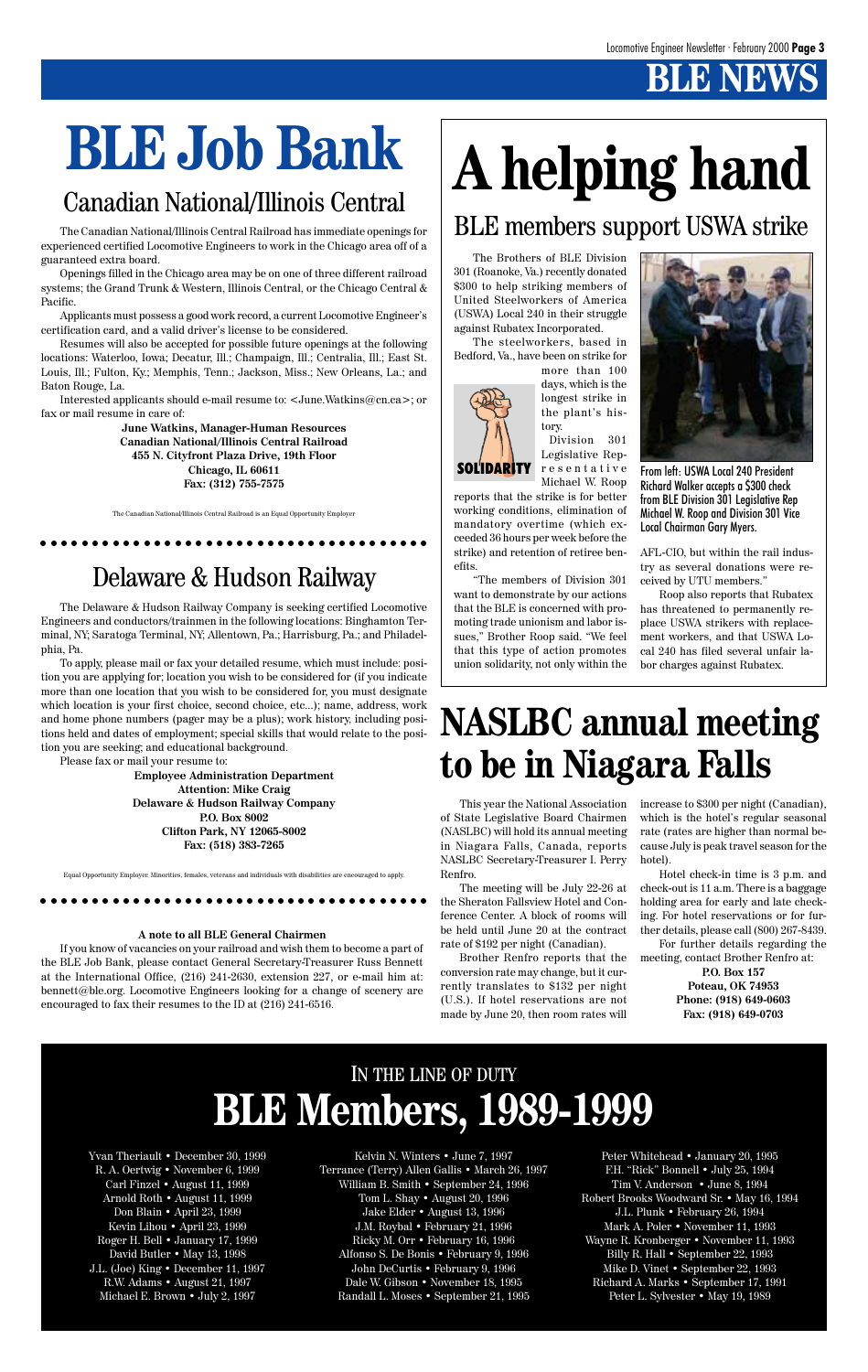### **BLE SENIOR REPORT**

## **Federal income tax tips from RRB**

The following questions and answers describe the benefit information statements issued by the Railroad Retirement Board each January for Federal income tax purposes. Railroad retirement beneficiaries needing information about these statements, or tax withholding from their benefits, should contact the nearest office of the Railroad Retirement Board. For further Federal income tax information, railroad retirement beneficiaries should contact the nearest office of the Internal Revenue Service.

#### **1. How are the annuities paid under the Railroad Retirement Act treated under the Federal income tax laws?**

In most cases, part of a railroad retirement annuity is treated like a social security benefit for income tax purposes, while other parts of the annuity are treated like private and public service pensions for tax purposes. Consequently, most annuitants are sent two benefit information statements from the Railroad Retirement Board each January, even though they receive only a single annuity payment each month.

#### **2. Which railroad retirement benefits are treated as social security benefits for Federal income tax purposes?**

The part of a railroad retirement annuity equivalent to a social security benefit based on comparable earnings is treated for Federal income tax purposes the same way as a social security benefit. The amount of these benefits that may be subject to Federal income tax, if any, depends on the beneficiary's income.

If adjusted gross income plus non-taxable interest income and half of the social security equivalent benefit payments exceed:

• \$25,000 for an individual, \$32,000 for a married couple filing jointly, and zero for a married individual who files separately but lived with his or her spouse any part of the year, up to 50 percent of these railroad retirement benefit payments may be considered taxable income;

• \$34,000 for an individual, \$44,000 for a married couple filing jointly, and zero for a married individual who files separately but lived with his or her spouse any part of the year, up to 85 percent of these benefits may be taxable.

#### **3. Which railroad retirement benefits are treated like private and public service pensions for Federal income tax purposes?**

Railroad retirement annuity payments exceeding social security equivalent payments, plus any vested dual benefits and supplemental annuities, are all treated like private and public service pensions for Federal income tax purposes. In some cases, primarily those in which early retirement benefits are payable to retired employees and spouses between ages 60 and 62, and some occupational disability benefits, the entire annuity may be treated like a private or public pension. This is because social security retirement benefits are not payable before age 62 and social security benefit entitlement requires total disability.

For annuities beginning after July 1, 1986, railroad retirement payments exceeding social security equivalent levels are generally taxable under the Internal Revenue Code General Rule or Simplified General Rule. For income tax purposes under these rules, contributory payments are subject to income tax immediately upon retirement, but are prorated to yield a tax-free amount based on an employee's previously-taxed pension contributions.

For railroad retirement annuitants, employee contributions (referred to by the IRS as an employee's investment in the contract (cost)) are considered to be the amount of railroad retirement payroll taxes paid by the employee over and above comparable social security payroll tax rates. Employee contributions are not a payment or income received during the tax year.

However, vested dual benefit payments and railroad retirement supplemental annuities are considered noncontributory and fully taxable. Nor do spouse annuity payments exceeding social security equivalent payments include a tax-free amount; these benefits are also fully taxable.

Additional information about the tax treatment of railroad retirement benefits over and above social security equivalent benefits can be found in IRS Publication 575, Pension and Annuity Income, and Publication 939, General Rule for Pensions and Annuities. If the employee died during the tax year, survivors should also refer to these publications because a death benefit exclusion may apply.

#### **4. What information is shown on the railroad retirement benefit statements sent to annuitants in January?**

One statement, the blue and white Form RRB-1099 (or black and white Form RRB-1042S for nonresident aliens), shows the amount of any social security equivalent or special minimum guaranty payments made during the tax year, the amount of any such benefits that an annuitant may have repaid to the Board during the tax year, and the net amount of these payments after subtracting the repaid amount. The amount of any offset for workers' compensation and the amount of Federal income tax withheld from these payments are also shown.

The other statement, the green and white Form RRB-1099-R (for both U.S. citizens and nonresident aliens), shows the total amount of contributory railroad retirement benefits over and above social security equivalent benefits, plus any noncontributory vested dual benefits and/or supplemental annuities paid to the annuitant during the tax year, as well as the amount of an employee's railroad retirement payroll tax contributions. Also shown is the amount of Federal income tax withheld from these payments. In addition, the statement reflects the amount of any benefits that an annuitant may have repaid to the Board during the tax year. However, this amount has not been subtracted from the gross amounts shown because its treatment depends on the years to which the repayment applies and its taxability in those years. To determine the year or years to which the repayment applies, annuitants should contact the Board.

The total Part B Medicare premiums deducted from the railroad retirement annuity may also be shown on either Form RRB-1099 (Form RRB-1042S for nonresident aliens) or Form RRB-1099-R.

Copy B and/or Copy 2 of Form RRB-1099-R needs to be submitted with a tax return. Annuitants should retain copy C of all statements for their records, especially if they may be required to verify their income in connection with other Government programs.

#### **5. Does Form RRB-1099-R show the taxable amount of any contributory railroad retirement benefits or just the total amount of such benefits paid during the tax year?**

Since 1993, only the total amounts of contributory railroad retirement benefits paid over and above social security equivalent benefits are shown. Tax-free amounts are no longer subtracted.

Annuitants may continue to use the tax-free amounts previously calculated by the Railroad Retirement Board under the General Rule method if they wish to do so. However, use of this Board-computed tax-free amount precludes using alternate tax treatments, such as the Simplified General Rule, that may be more advantageous in some cases. Annuitants wishing to consider alternate tax treatments should refer to the IRS-1040-1 package issued each year and/or IRS Publication 575, Pension and Annuity Income. Annuitants preferring to compute the tax-free amount themselves under the General Rule method, or to verify the Board's figures, should refer to IRS publication 939, General Rule for Pensions and Annuities.

#### **6. What other information is included with the railroad retirement benefit statements?**

Included with the statements are detailed explanations of all the items on the statements and the toll-free telephone number of the Internal Revenue Service.

#### **7. What if a person receives social security as well as railroad retirement benefits?**

Railroad retirement annuitants who also received social security benefits during the tax year receive a Form SSA-1099 (or Form SSA-1042S if they are nonresident aliens) from the Social Security Administration. They should add the net social security equivalent or special guaranty amount shown on Form RRB-1099 (or Form RRB-1042S) to the net social security income amount shown on Form SSA-1099 (or Form SSA-1042S) to get the correct total amount of these benefits. They should then enter this total on the Social Security Benefits Worksheet in the instructions for Form 1040 or 1040A to determine if their social security and railroad retirement social security equivalent benefits are to be considered as taxable income.

Additional information on the taxability of these benefits can be found in IRS Publication 915, Social Security and Equivalent Railroad Retirement Benefits.

#### **8. Are the residual lump sums, lump-sum death payments or separation allowance lump-sum amounts**

**paid by the Railroad Retirement Board subject to Federal income tax?**

No. These amounts are not subject to Federal income tax.

#### **9. Are Federal income taxes withheld from railroad retirement annuities?**

Yes, and the amounts withheld are shown on the statements issued by the Board each year. However, an annuitant may request that Federal income taxes not be withheld, unless the annuitant is a nonresident alien or a U.S. citizen living outside the United States.

Annuitants can voluntarily choose to have Federal income tax withheld from their social security equivalent payments. To do so, they must complete IRS Form W-4V, Voluntary Withholding Certificate, and send it to the Board. They can choose withholding from their social security equivalent payments at the following rates: 7 percent, 15 percent, 28 percent, or 31 percent.

Annuitants who wish to have Federal income taxes withheld from the portions of their annuity over and above social security equivalent benefits must complete a tax withholding election on Form RRB W-4P, Withholding Certificate For Railroad Retirement Payments, and send it to the Board. An annuitant is not required to file Form RRB W-4P. If that form is not filed, the Board will withhold taxes only if the combined portions of his or her annuity over and above social security equivalent benefits exceed \$1,241.33. In that case, the Board withholds taxes as if the annuitant were married and claiming three allowances.

United Health Care has pulled out of a deal with the U.S. Railroad Retirement Board and will no longer process Medicare Part B claims.

The deal was negotiated privately between UHC and the RRB, and is not part of a collective bargaining agreement negotiated by Rail Labor.

The Retirement Board must now find a new provider to process these claims. The Labor Member's office, headed by V.M. "Butch" Speakman, expressed its preference for administration on the national level, as is currently the case, instead of a state-by-state basis.

BLE leaders want to stress that retirees will not lose any coverage, and that their Medicare costs won't increase (the rates are set by the Federal government). The only concern is that the Retirement Board must now find a new provider to administer the Medicare Part B claims. If the new provider handles these claims on a state-by-state basis, then there could be a drop in the quality of service from state-to-state.

More details will come as soon as they are made available.

Railroad Medicare Customer Q&As (From United Health Care)

#### **Q1: Who will be the new contractor and when will they take over?**

A1: This has not yet been determined. The Railroad Retirement Board will select the new contractor and the date the transaction will occur. It is expected that these decisions will be made within the next few months. Railroad beneficiaries and providers will be notified when these decisions are made.

**Q2: What will happen to my Medicare benefits?**

A2: Your Medicare benefits will not be affected. Your claims will be processed and paid by the new contractor according to the same coverage and reimbursement rules that United Health Care has been following.

**Q3: Will the new contractor have my Medicare records?**

A3: Yes. United Health Care will transfer all your Medicare beneficiary and provider files to the new company at the time of transaction.

**Q4: Will I need to do anything special because of the change in contractors?**

A4: No. United Health Care will be working closely with the Railroad Retirement Board and the new contractor to assure the transition goes smoothly and with no impact on Medicare beneficiaries or providers.

**Q5: What if I have more questions concerning this change?**

A5: Your questions should be directed to United Health Care's customer service area. They will be able to research your specific issues and provide you a response.

### RRB to seek new Medicare provider

**10. How is tax withholding applied to the railroad retirement benefits of nonresident aliens?**

Under the Internal Revenue Code, nonresident aliens are subject to a 30-percent tax on income from sources within the United States not connected to a U.S. trade or business. The 30-percent rate applies to all annuity payments exceeding social security equivalent payments and to 85 percent of the annuity portion treated as a social security benefit. The Code also requires the Board to withhold the tax. The tax can be at a rate lower than 30 percent or can be precluded entirely if a tax treaty between the United States and the country of residence provides

See Railroad Retirement, Page 7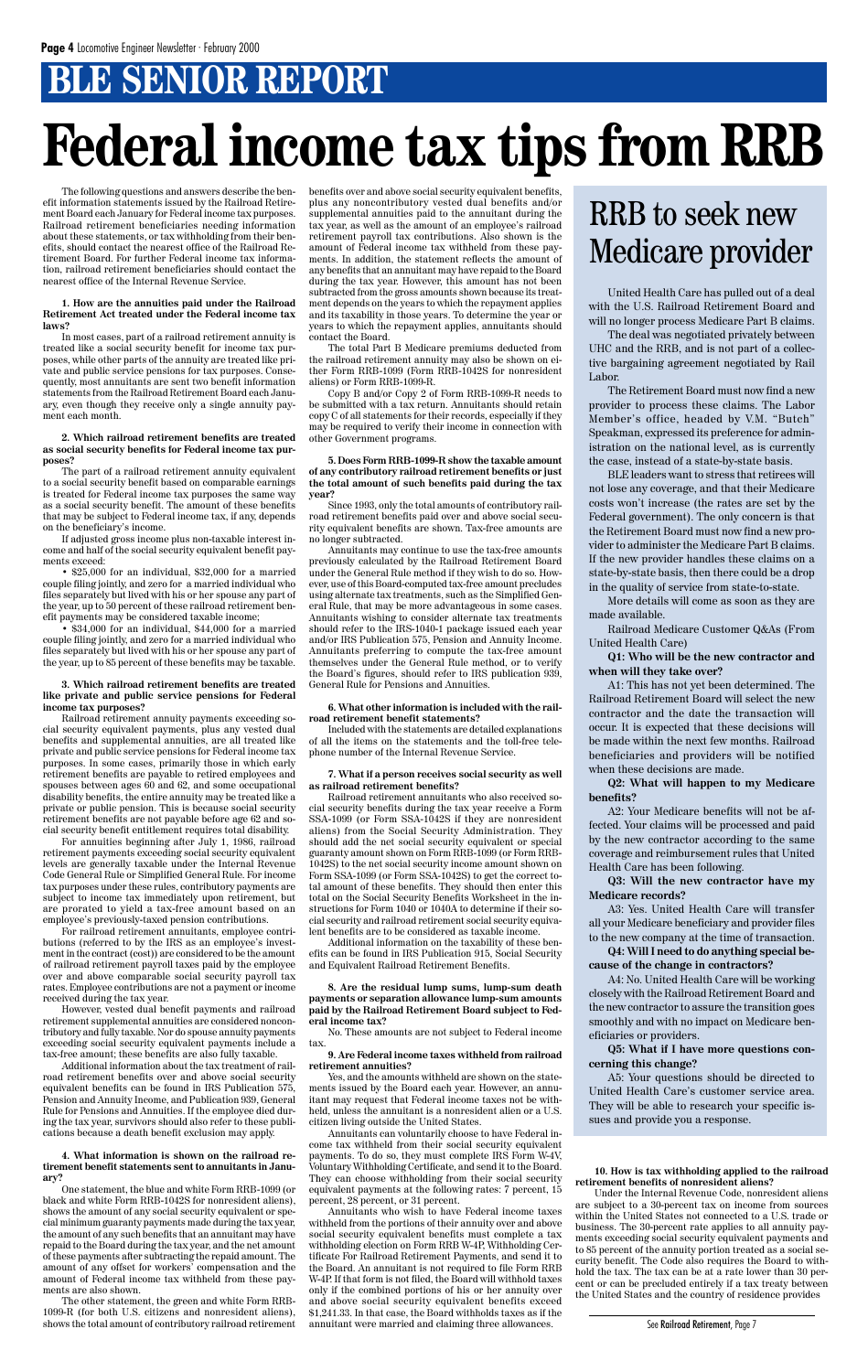The Brotherhood of Locomotive Engineers has taken another major step toward overturning an incredible ruling by a member of the Canadian Industrial Relations Board.

The Federal Court of Appeal in Canada has placed a hold on the CIRB's October 22 ruling, which alleged that the BLE failed to give adequate representation to certain operating employees negatively impacted by VIA Rail's decision to combine the locomotive en-

gineer and conductor crafts in 1997.

On January 18, Federal Judge J. Edgar Sexton placed a stay on the CIRB ruling until a full appeal hearing can be held on or before May 31, 2000. In essence, Judge Sexton placed a stay on the October 22 CIRB ruling because it was so self-contradictory and inconsistent.

"(T)he Board mistakenly relied on evidence relating to the negotiations between BLE and VIA, having previously concluded that it would not hear such evidence," Judge Sexton stated on Page 4 of his decision. "(T)he Board committed several breaches of the rules of natural justice."

This is the second major decision against the CIRB ruling since it was released on October 22, 1999. In November, Arbitrator Michel G. Picher ruled that Canadian National had to accept the flow-back of displaced former conductors and assistant conductors from VIA Rail.

After VIA Rail consolidated the crafts of conductor and locomotive engineer in 1997, there were various conductors who could not hold work under the new craft structure. Using a settlement negotiated in 1987, the BLE secured the rights of these individuals to "flow back" to CN as conductors.

However, CN refused to acknowledge the agreement and did not allow

the flow back of the adversely impacted conductors. Arbitrator Picher's ruling forced CN to allow these displaced individuals to "flow back" as conductors.

In its October 22 decision, the CIRB ruled that the BLE misrepresented workers by failing to secure flow back positions at CN. Just 30 days later, the ruling issued by Arbitrator Picher completely destroyed that pillar of the CIRB decision. Picher's ruling, coupled with Judge Sexton's decision to stay the October 22 CIRB ruling, gives the BLE two strong reasons to believe the CIRB ruling will be overturned completely.

In his January 18 decision, Federal Judge Sexton criticized the CIRB ruling for its inconsistency.

Page 6 of his ruling states, "To support its allegation that the Board made inconsistent findings on the issue of collusion, VIA points to an early passage in the Board's decision where the Board

found that it had not been substantiated that BLE and VIA had 'colluded to eliminate the position of conductor.' It contrasts that finding with the Board's later conclusion that there was 'an improper collaboration between the employer and the respondent union to achieve a desired outcome for both parties at the expense of the rights of the minority and most affected group of employees.' The group of employees referred to are the conductors. It is certainly arguable that these are inconsistent findings."

Page 7 of his ruling states, "Finally, to demonstrate that the Board committed a breach of natural justice, BLE and VIA highlight the Board's initial decision to not hear evidence relating to the negotiation process between BLE and VIA. They submit that despite that decision, the Board nevertheless relied on evidence relating to the negotiation process in its reasons for judgment."

Originally, the suit was brought against the BLE by the UTU and one of its former members, George Cairns. Cairns agreed to bring suit against BLE even though the BLE secured full payment and benefits for him and all other displaced conductors.

If the October 22 CIRB ruling is overturned, Judge Sexton ruled, then "BLE and VIA Rail shall be entitled to their costs of this application to be paid jointly by George Cairns et al. and UTU." •

## **BLE victories continue on VIA Rail** Federal Court of Appeal places 'stay' on CIRB decision

La Fraternité des ingénieurs de locomotives a fait un autre pas majeur pour disculper son nom et renverser l'incroyable décision par le Conseil canadien des relations industrielles.

## **CANADIAN SPOTLIGHT La Cour d'appel fédérale impose un sursis sur la décision du CCRI**

La Cour d'appel fédérale du Canada a placé un arrêt sur la décision du CCRI du 22 octobre, qui impute que la FIL n'a pas fourni une représentation adéquate à certains travailleurs qui ont été négativement affectés suite à la décision de VIA Rail de combiner les métiers d'ingénieurs de locomotives et de chefs de train en 1997.

Le 18 janvier, le Juge fédéral J. Edgar Sexton a imposé un sursis sur la décision du CCRI jusqu'à ce qu'une audience d'appel soit entendue le ou avant le 31 mai 2000. Essentiellement, Juge Sexton a imposé un sursis sur la décision du CCRI du 22 octobre parce qu'elle était tellement contradictoire et incohérente.

<<(L)e Conseil s'est faussement basé sur les évidences découlant des négociations entre la FIL et VIA, ayant conclu précédemment qu'il n'écouterait pas de telles évidences, >> a déclaré Juge Sexton à la page 4 de sa décision. << (L)e Conseil a commis plusieurs

violations des règles de justice naturelle. >>

C'est la deuxième décision majeure contre la décision du CCRI depuis sa publication le 22 octobre 1999. En novembre, l'Arbitre Michel G. Picher a décidé que le Canadien National devait accepter le retour au travail des anciens chefs de train et chefs de train adjoints déplacés de VIA Rail.

Après que VIA Rail ait consolidé les métiers de chefs de train et ingénieurs de locomotives en 1997, il y avait eu plusieurs chefs de train qui ne pouvaient plus détenir d'emploi selon la nouvelle structure de métier. En utilisant une entente négociée en 1987, la FIL a concrétisé les droits de ces individus << à retourner >> au CN comme chefs de train.

Toutefois, CN a refusé de se conformer à l'entente et n'a pas permis le droit de retour des chefs de train lésés. La décision rendue par l'Arbitre Picher force CN à accepter ces individus déplacés à << retourner au travail >> comme chefs de train.

Dans sa décision du 22 octobre, le CCRI a décidé que la FIL avait représenté faussement les travailleurs en n'ayant pas réussi de concrétiser les postes de retour au travail au CN. Seulement 30 jours plus tard, la décision émise par Arbitre Picher détruit complètement la décision du CCRI. La décision de Picher, associé à la décision de Juge Sexton sur l'arrêt de la décision du CCRI du 22 octobre, donne à la FIL deux bonnes raisons de croire que la décision du CCRI sera renversée complètement.

Dans sa décision du 18 janvier, Juge fédéral Sexton a critiqué la décision du CCRI pour son incohérente.

Page 6 de cette décision déclare, << Pour supporter cette allégation que le Conseil a faite sur les déclarations inconsistantes de collusion, VIA pointe sur un passage de la décision du Conseil où le Conseil a trouvé qu'il n'y avait pas d'évidence que la FIL et VIA étaient << de connivence pour éliminer le poste de chef de train >>. Il diffère de la conclusion du Conseil qu'il y avait <<une collaboration répréhensible entre l'employeur et le syndicat inculpé pour atteindre la conclusion désirée pour les deux parties aux dépens des droits de la minorité et du groupe d'employés le plus affecté

>>. Le groupe d'employés dont il est question sont les chefs de train. Il est certainement discutable qu'ils sont des déclarations inconsistantes >>.

Page 7 de cette décision stipule, << Finalement, pour démontrer que le Conseil a commis une violation de justice naturelle, la FIL et VIA souligne la décision initiale du Conseil de ne pas entendre d'évidence concernant le processus de négociation entre la FIL et VIA. Ils soumettent que nonobstant cette décision, le Conseil s'est tout de même basé sur les évidences concernant le processus de négociation pour conclure son jugement. >>

Originalement, la poursuite était contre la FIL par les TUT et un de ses anciens membres, George Cairns. Cairns a accepté de poursuivre la FIL même après que la FIL ait obtenu le salaire complet et les bénéfices pour lui et tous les autres chefs de train déplacés. Si la décision du CCRI du 22 octobre est renversée, Juge Sexton a décidé que, << la FIL et VIA Rail se verront octroyer plein paiement de tous leurs coûts pour cette application conjointement par George Cairns et al. et les TUT. >> •

**"(T)he Board mistakenly relied on evidence relating to the negotiations between BLE and VIA, having previously concluded that it would not hear such evidence."**

#### — Federal Judge J. Edgar Sexton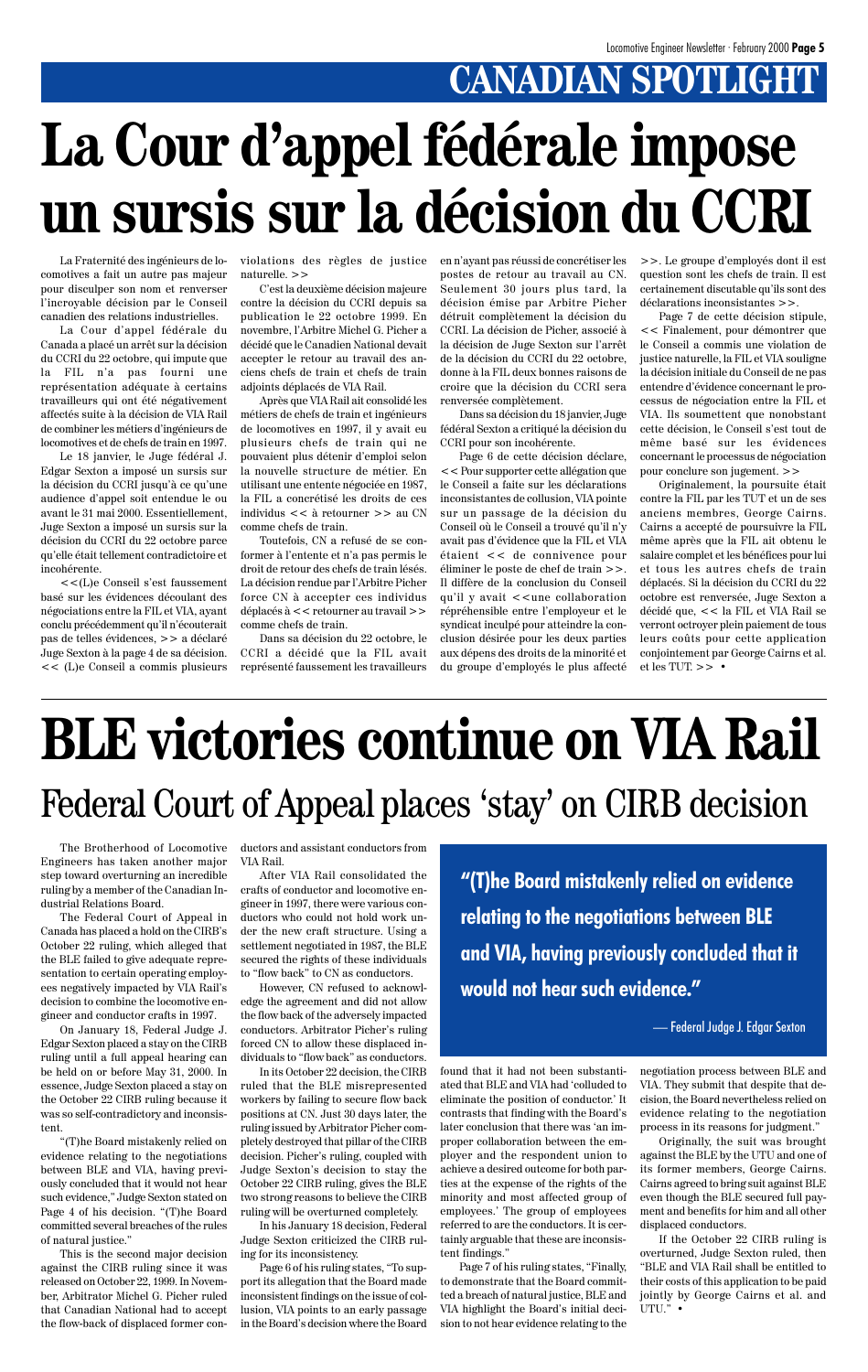### Part 2: 'Reliance' and 'distraction' effects in PTC automation

**By T. B. Sheridan (MIT), F. C. Gamst (Univ. of Mass., Boston), and R. A. Harvey, BLE**

White Paper, 11/28/99

#### **3.4.1. Benefits of maintaining operating skills.**

In maintaining their judgment and skills through on-the-job experience, the LE and C team (coordinating with the train dispatcher) protect a number of personnel from danger: themselves, any other personnel on their train, personnel on other trains, other railroad employees along the track, persons on passenger trains, and the public along the right-of-way. In their vigilance, this coordinated team also protects from damage to material property: their engine and cars; any lading of these cars; other engines and cars; railroad structures such as track, wayside signaling, buildings, bridges, and tunnels; and nonrailroad property along the right-of-way. Besides material property are railroad assets of incorporeal (nonmaterial) property. The courts have ruled that even incorporeal things such as a company's good name and reputation for conducting business constitute property. The assets safeguarded by the LE, C, and train dispatcher thus include a railroad's business reputation as a carrier, unhindered flow of traffic, cost-effective turnaround time on equipment, and freedom from penalties in contractual performance. In the few times when the experience-based judgment and skills of the LE, C and train dispatchers were not maintained, the result has made the headlines. Not to maintain experience-based judgment and skills for operating crews engenders unacceptable safety risks to all of the justenumerated kinds of persons and property.

Most railroad operating rules are written for an at-the-moment-of-event assessing of the appropriateness and range of interrelations of their applications. Such assessment must be constantly altered as the operating conditions change during a single run. Different assessments must be made as operating conditions vary across several trips. Several of the many interrelated rules must be, first, selected to form what could be called a rule set, then, mentally sequenced, and, finally, applied to an operating situation.

Every train-train collision and cut of rolling equipment moving out of control results from a hazardous combination of a number of operating events. Sometimes preventing the occurrence of just one of these events makes the combination of the others non-hazardous. Maintaining the experience-based skills and judgments in applications of the rules by the  $\bar{C}$  and LE is one way to remove such a crucial event from a chain of accident events.

#### **3.4.2. The nature of the skills to be maintained and the railroad environment.**

First of all, "you've got to know the territory," through hands-on experience. For safe, efficient operations, a LE, among other things, must learn and continually re-experience the train handling constraints of every upgrade, downgrade, curve, turnout, crossover, auxiliary track such as passing siding, fixed signal location, crossing at grade, and engineering and operating speed restriction. Given knowing the territory, the LE can have little advance information on a particular train's handling characteristics. These comprise a large number of dynamic variably simultaneous and sequential events to be monitored continuously by the LE for constantly changing inputs. Above all, the LE is the operator of a long (often a mile or more), heavy (usually many thousands of tons), fragile (it is easy to carelessly "break a train in two" or more parts or derail a train) mobile, (at speeds from 5 to 100 + mph and having great braking distances, proportionate to speed and weight), highly dynamic (averaging a foot of drawbar slack for each entrained car and with individual car air brakes of varying power) electromechanical system —that is, a North American freight train. Control responses of a freight train are delayed and must be given advance time. Often a rear car on a mile-long train will not begin a brake release until 1/2 minute after the brake pipe signal is initiated by

the LE. A power throttle or dynamic brake cannot be rapidly advanced or shut off without adverse train (and track) dynamics. Too great of an initial reduction of automatic air brake pressure or too great of an increase of independent air brake pressure can cause a violent lading-damaging and potentially derailing run-in of draft-gear slack. In all, the LE must always plan ahead for any operating contingency. He does this by knowing the then current intricate dynamics of his train with regard to the territory over which he now advances and will advance.

The North American LE handles and dynamically monitors (by hands on the responsive controls and eyes and ears on the informing indicators) a machine system with complex subsystems, each having evervarying critical statuses, while transiting an ever-changing environment, which itself is alterable from trip to trip. The LE can have little information on the handling characteristics of the these interrelating variables upon his train, because the exact consist of most freight trains differs considerably. A LE manipulates and monitors variables such as velocity, drawbar pull and compression on draft equipment, amperage in traction motors, train brake pipe pressure and thus car brake cylinder pressure, brake pipe leakage, independent engine brake cylinder pressure, statuses reported by the end-of-train device, statuses reported by any remotely controlled "rear" and "swing" helper units back in his train consist, profile of train by car weight and type and by weight of blocks of cars, and power of dynamic electrical brake. Although failure of the dynamic brake necessitates a short cycling of the automatic air brakes, perhaps with car wheel-cooling stops, too many operative dynamic brakes can cause a light car to compress in its draft gear with buff forces causing its wheel flanges riding up over the ball of a rail to a derailment.

For a narrow example, in cresting an upgrade, the LE must be aware of the slack status and the location of the equilibrium point in his train of cars. Thereby he knows, when descending from the summit, where to begin bunching the slack of his stretched train, and thus how gradually to reduce the power throttle and change over to how much dynamic electrical brake in concert with what rule-allowed reductions of the (air) brake pipe pressure, perhaps prior to easing up on the braking forces, for a determined while, when coming to a short decrease in descending gradient at a "drawbar flats." In reducing the braking systems' power on the head end, he must not allow the heavy engine (of perhaps four 200-ton units) to run out and perhaps break the train in two.

Some of the LE's skills and knowledge were first explored in the studies of the 1970s, fueled by the FRA's empowerment, in 1970, to superintend railroad safety. Accordingly, speaking of the LE's cognitive and motor skills in train handling and in general operations, researchers of railroading A. Hale and H. H. Jacobs say: "Fundamentally, the engineer is a sophisticated information processor and controller of a very complex, and often difficult to maintain, man-machine system" (1975:11). A study, analyzing the work of the LE, found: "Concerning safety of operations, these [data] reveal that approximately 65% of these tasks, if improperly performed, may lead to potentially hazardous situations" (McDonnell Douglas 1972:14).

#### **4. Concerns and recommendations with respect to safety of PTC Automation.**

#### **4.1 PTC Functions in an Open Railroad Operating Environment**

A concern with a fully automated PTC at levels 5, 6, and 7 (as previously discussed) is degradation of operating skills and judgment developed during continuous experience. The motor skills and judgment of the LE, especially, and also the C, will degrade (that is, degenerate, deteriorate) from lack of practice in the unpredictable and therefore constantly skills-testing operating environment. Skills maintenance includes maintenance for coping with unpredictable events in the open operating environment.

We posit that railroad transportation is necessarily an open system, with all man-

ner of events extraneous to the (relatively closed) systems of the locomotive and the railroad traffic control impinging on it.1 Excluding some airport and urban guideway transit systems, the typical railroad system can never be closed.

The highly complex railroads are not operationally like the automated or highly automated rail transit systems. Railroads have danger from ever-increasing numbers of hazardous loads and the kinetic energy of enormous tonnages, while operating across and through humanly congested, economically costly, and ecologically fragile public spaces. These train-consist tonnages have increased over the years and will continue to do so, consistent with strength of coupler and draft gear components. Automated rail transit systems move in a sequestered right-of-way and have a much more limited number of operational variables and no hazardous lading. Accordingly, we cannot derive suitable operational models from transit systems under forms of automation for application to the nation's railroads under PTC. An automated subway and a people mover can be operated by someone without many railroad operating skills, or can even have no operator at all. Given the kinds of public spaces they operate across, the railroads, however, have a safety necessity of maintaining the experience-based judgment and skills for operating crews.

(\* — Footnote 1: In the sciences, *a closed system* is considered as isolated from the environment. An *open system* is not isolated. It comprises a set of elements forming a connected whole which is not a bounded, sealed entity. In other words, the set is not demarcated to consist of a finite (hence, predictable or knowable) number of interacting elements. In the open railroad system, because of later, varying numbers of unpredictable, impinging conditions, a final state cannot be predetermined by initial conditions, say, a train's consist, tonnage, authorized speeds, track occupancy authority, and crewmember experience. A particular final state can be reached from different initial conditions, and the same initial conditions can result in different final states.)

Part of the central problem of skills and knowledge maintenance, then, is such maintenance for coping with both extrasystemic and failure operating events. A fully automated PTC cannot handle all adverse extrasystemic and failure events in the unpredictable railroad operating environment. A few examples are: local police place a red fusee along a main track, an employee or contractor equipped with only red fusees and a white light advances toward a train that must be stopped, a civilian signals danger ahead by violently waving his arms while adjacent to a main track, a trespasser sabotages the train, a trespasser sabotages the right-of-way, an automotive vehicle fouls but does not touch a main track when not at a grade crossing, in the face of an approaching train a roadway worker fouls the track with movable equipment without touching the rails, the PTC system is inoperable during maintenance, a train not

equipped for PTC must be run, a PTCequipped trainexperiences bad-order PTC equipment, and a PTC command requires stopping a train in a hazardous place, e.g., in the vicinity of a leaking tank car or burning gasoline truck.

Furthermore, a PTC system cannot monitor and control the range of failures of the dynamic brake, the pressure maintaining feature, and the automatic braking system (including excessive piston travel, kinked air hose, and ice blockage of train line). Given that accurate, detailed train consist data are required for accurate PTC operations, how are the consist data assured regarding their safety-critical quantities? Communication failures and informational errors regarding train consist and tonnage are not rare events. Under restrictive speed, in foggy or other vision-blocking weather, how does PTC judge stopping within the rule-mandated one-half the range of vision? Currently, under some such restrictions, the LE must not move his train until a flagman has been sent ahead to view the obscured track to be occupied. It might well be that with certain mechanical and communication failures found in railroading, and just enumerated, the PTC braking paradigm on grades of about 2 percent could sometimes have a stopping distance of infinity—that is, an unstoppable runaway train.

In each of these just-enumerated, safety-critical events, the C and LE must react promptly and correctly to the stimuli they rapidly approach with great kinetic energy. Such reaction is only afforded by skills maintenance of the C and LE.

In the open railroad environment, we find that in 1997, more than half of the 3,446 train-automotive vehicle collisions involved grade crossings equipped with active warning devices. Motorists simply did not heed them. During 1997, Amtrak passenger trains were in 245 collisions with automotive vehicles, and 183 were attributable to motorist inattention or impatience. Each year, the number of automotive vehicles, including heavy trucks, increases and the number of passenger trains (largely commuter and regionally financed) grows. Thus the potential for deadly accidents in the open railroad environment grows, from just this narrow range of inputs. The cheap and easy fixes for eliminating grade-crossing collisions, by now, are almost exhausted. Under the worthy FRA aegis, some 33,000 little-used, unsignaled, grade crossings have been closed to highway traffic. But the average cost of a grade separation is \$3 to 5 million, and more in a built-up area (Coston, 1999; FRA, 1998; GAO, 1995). Thus closing crossings will provide less and less of a solution for decreasing deadly accidents at grade crossings.

Furthermore, about 60 percent of grade crossings have no active warning device. Perhaps as many as 20,000 crossings need at least some kind of active warning devise (Savage, 1999:58, 1998: chapter 8; FRA, 1998). The enormous cost of installing such devices means that, even with some kind of a fully-automated PTC, innumerable grade crossings can still be heedlessly and inattentively occupied by motorists and pedestrians who put themselves in a danger not protected by PTC. And this does not take into account the innumerable, customary trespassers walking across and along live tracks, which might be subjected to rulespermitted blind shoves of a train. Motorist inattentiveness and heedlessness plus their lack of confidence in active warning devices has long been demonstrated. Additionally, motorists exhibit an uncertainty in decision making at grade crossings (Wilde, Cake, and McCarthy, 1975; Aurelius and Korobow, 1971). Motorists decisions at grade crossings are thus less predictable than in other driving situations.

#### **4.2 Achieving Safety through a Human-Centered PTC**

"Human-centered" means that human operators are an integrated part of the problem solving process, and they are not automated out of the system. Maintaining the judgments and skills promotes knowledgeable assessment for action and informed compliance with the governing rules during times of any failure of the PTC system and in times of potentially hazardous extraneous events not controlled by this system. Therefore the PTC should not be totally automated. It should provide cognitive tools that assist the human operators (C and LE) in making decisions and solving problems in operations, and should provide a level-6 safeguard of last resort in operations. A potential exists for an overall reduction in system safety, at times, with the introduction of PTC, especially if it becomes either inoperable or unreliable. Human-centered PTC systems should recognize the LE as providing coverage for system failures and for the unpredictable open railroad environment. In no way should our advocacy of PTC diminish that ability. Why is this potential for reduction in system safety extant? The reasons are inherent in advanced safety technology, as follows. The benefits of technology always balance against the costs. Technological innovations such as the aircraft Traffic Alert and Collision Avoidance Systems, TCAS, (warning aircraft that they are closing upon one another and coordinating the responses by directing pilots to perform specific evasive maneuvers) are promoted for safety. The application of the new, advanced technology, however, produces profound reverberations that may introduce new risks — es-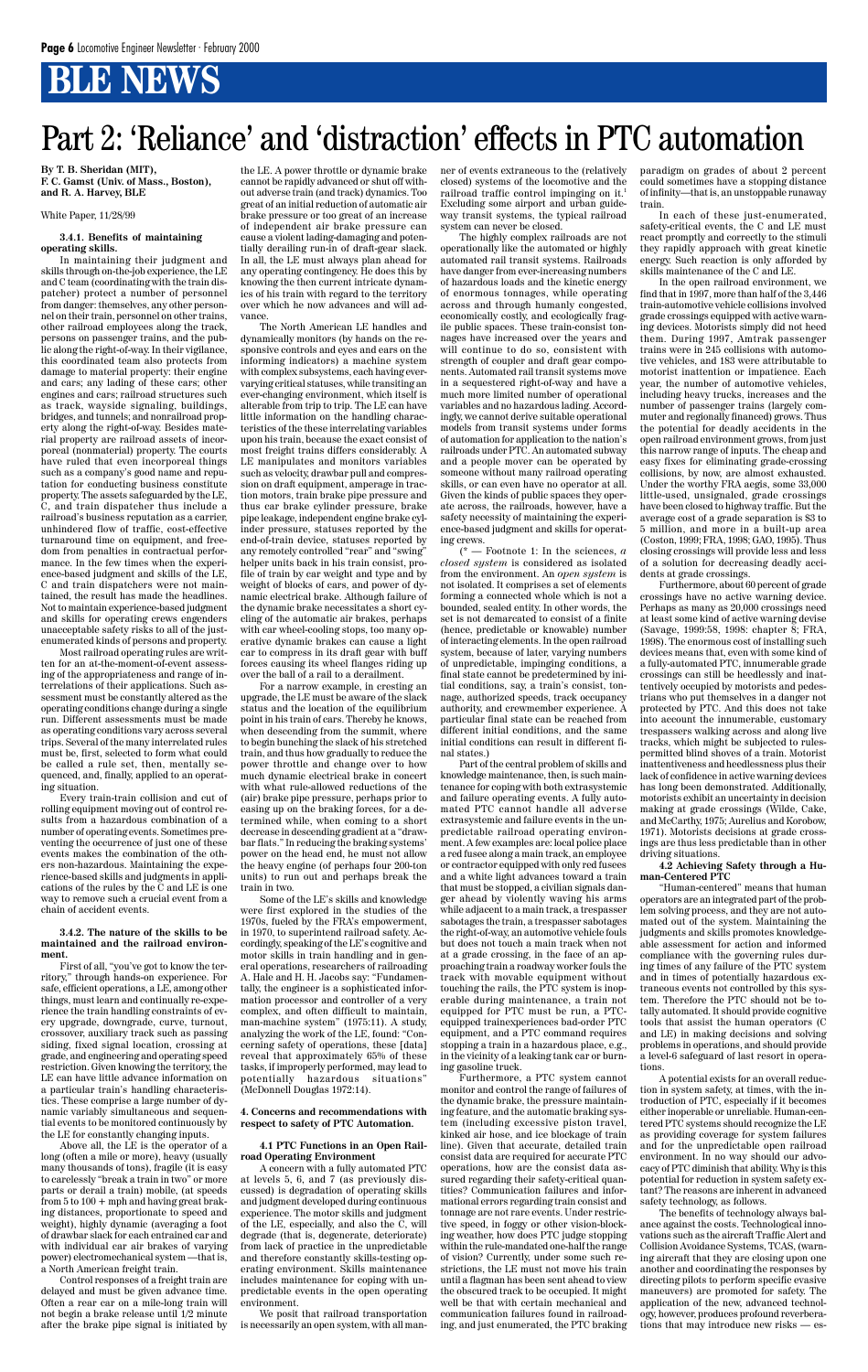pecially when the technology is the sort of automation that has been labeled strong, silent, and hard to direct. Why is advanced automation often difficult to direct?

First, the technology itself is often frangible (breakable because of the use to which the item is subjected) in ways that produce new forms of failure. In the case of hard-todirect automation, these new forms of failure are often difficult for operators to anticipate, detect, or accommodate. Thus pilots may receive commands for instant action that do indeed require immediate acts in order to be safe but that result in behavior sometimes incorrect for the desired safety.

Second, the "safety" that new technology seems to produce frequently becomes dissipated in increases in production or efficiency of operations. Thus the ability of TCAS to warn the pilots is one factor that encourages planners to move to a system with less separation between aircraft. This inevitably erodes safety margins, something the planners reject as a valid assessment of their planning outcomes.

In all, the kinds of outcomes possible with advanced technology are many. However, new information technology — including control information, and use of flexible blocks on fixed guideways —inevitably will create new forms of failure difficult to foresee, detect, and accommodate. Moreover, it will simultaneously encourage more efficient (that is, less costly) approaches which could diminish safety in ways difficult to anticipate, until accidents make them quite apparent.

**4.3 Implications of the Great Western Accident**

We have learned limited information about the tragic, two-train collision on October 5, 1999 just outside of London's Paddington Station, on the privatized Great Western, resulting in as many as 100 deaths by incineration. Detailed information now becomes available from the investigation of the two-train collision during 1997 in the same area on the same passenger carrier, as follows (BBC, 1999):

"The driver of the high-speed passenger train that crashed in 1997 killing 7 and injuring 150 had been seen earlier on that trip with both feet up on the dashboard of his cab, leading to speculation that he had weighted down the dead-man's switch. He later drove through two (amber) warning signals and a red stop signal before colliding with a freight train crossing the line in front of him at Southall, in West London, en route to Paddington Station in London. The inquiry has now finally begun. The inquiry heard that the train's Automatic Warning System (AWS) — which sounds a klaxon when the train goes through danger lights — had been switched off after apparently malfunctioning earlier in the day. The train was also fitted with Automatic Train Protection (ATP), but this was also switched off because the engine driver who had been in charge of the train earlier in the day was not trained to use it; that system would have automatically prevented the train from running the stop signal. Great Western was already fined a record 1.5M pounds for a breach of the Health and Safety Act (for this accident)."

The account of the Great Western collision of 1997 reported in the news media,

above, stated simplistically that three safety subsystem were made inoperable. Such a statement focuses attention on the engine driver. Why would he cut out and his supervisors allow these vital safety features to be negated? A fully informing — and safeguarding—investigation into the social factors of the Great Western accident reveals more than single operator error. The accident indicated errors by the human operator and supervisors (defeating the deadman feature and cutting out the ATP system). Further investigation also shows that in commuter and other passenger rail service having tight headways and brief platform dwell times great performance pressures exist upon operators of equipment and local supervisors to keep the trains moving even if this means cutting out technological safety features. After all, without a balancing informed reflection on the potentially catastrophic nature of an accident, the probability of such event is correctly judged by involved actors to have a quite low incidence. On the Great Western line having the 1997 accident, day after day, the various safety subsytems prevented collisions of trains. With complacency involved (as discussed in sections 3.2 and 3.3 above), actors had little or no experientially-based fear of defeating safety subsystems on a train. Accordingly, the various safety subsystems in place on most trains would prevent collisions, or so it was reasoned. What is the remedy to prevent involved actors from defeating safety subsystems for the movement of a train?

Rail safety subsystems could be designed so that cutting them out is impossible, and a failsafe design could not be compromised. The operational costs of doing this are considerable, and rail safety systems are ordinarily designed to be cut out, to permit the authorized moving of trains under most circumstances of single or multiple faults. The great intricacy of modern safety systems means that designers do not mandate a system dependent on all components functioning as intended.

Thus far, then, the investigation of the Great Western collision of 1997 is incomplete. Safety questions must still be answered, among these are the following. During failure of rail safety subsystems, in what ways do operators and their supervisors react locally, to obey and infract the rules? What are the varied local, propertyspecific, incentives for maintaining productivity — keeping the trains moving and traffic fluid? Does such "make-do" reacting render failure of the entire system —for rail passenger service, always in the media spotlight—an infrequent event? How well do the local operators and supervisors understand all of the systemic safety-critical variables of the potentially catastrophic operating world in which they work and react to ever-changing problems? These are the often-unfathomable questions in the real world of rail operations, as opposed to a designer's analytic world in which many key variables are excluded—by accident or design.

**4.4. What Kinds of Distraction Matter?**

It should be noted that many displays are present in the LE's workspace and any amount of added/overlay PTC displays could arguably be cited as the final straw that overburdened the camel. The overlay, in this instance, would be in some degree of partial PTC —automation level 5 or lower. For example, a modern locomotive has the normal, either analog or integrated, cab electronics (ICE) screen displays for running the engine and handling the train. These normal items include those for using the end-of-train-device, which itself has a number of displays to be monitored. In addition, the locomotive could have displays and controls for distributive power (for controlling from the head-end locomotive a number of remote locomotive consists distributed throughout the length of the train). Distributive power can be operated by the LE in two modes. In the synchronous mode, all sets of entrained locomotives receive the same commands from the LE, for example, throttle run-7 or, perhaps, minimum dynamic brake. In the nonsynchronous mode, if, for example, the LE has two sets of locomotives further back in the train, when cresting a mountain grade, he might have his head-end set, which he occupies, increasing toward full dynamic braking, his mid-train or "swing" set gradually throttling down from run-8 to idle, and his rear-end set shoving in run-8 to keep slack bunched.

The locomotive could have displays for electronically controlled electro-pneumatic ECP brakes. In ECP braking, air brakes—using ordinary brake cylinders and brake rigging—are electrically controlled and the brake pipe serves as an air-reservoir supply pipe, permitting the reservoirs always to be charged fully.

What practicing LEs have concern about is not distraction with a PTC failure on level 6 or higher, but, instead, manually operating with some form of partial PTC and still having all of the normal functions noted in the previous paragraph. Then, some of the ordinary range of variation of PTC displays and other alerts could cause a task overload. We emphasize the distinction between (1) overload/distraction with full PTC and (2) overload/distraction within a range of partial kinds of PTC (including most overlays) added to normal functions, where the latter may be the worse culprit.

**4.5. Practical Understanding of the Issues, and Discussion of the Levels of Intended Design Reliance on PTC**

Current plans for PTC, as they relate to the reliance and distraction effects, have not been sufficiently clarified and formatted because there is no clear understand-

such an exemption, and the nonresident alien completes and sends Form RRB-1001, Nonresident Alien Questionnaire, to the Board. Form RRB-1001 secures citizenship, residency and tax treaty claim information for nonresident beneficiaries (nonresident aliens or U.S. citizens residing outside the United States). Form RRB-1001 is sent by the Board to nonresident aliens every three years to renew the claim for a tax treaty exemption. Failure by a nonresident alien to complete Form RRB-1001 will cause loss of the exemption until the exemption is renewed. Such renewals have no retroactivity. Also, effective January 1, 2000, a nonresident alien must include his or her United States taxpayer identifying number on Form RRB-1001. Otherwise, any tax treaty exemption claimed on the form is not valid. The majority of nonresident aliens receiving annuities from the Board are citizens of Canada, which has a tax treaty with the United States.

If a Canadian citizen claims an exemption under the tax treaty, no tax is withheld from the annuity portion equivalent to a social security benefit and a withholding rate of only 15 percent is applied to those annuity payments exceeding social security equiva-

lent payments.

Additional information concerning the taxation of nonresident aliens can be found in IRS Publication 519, U.S. Tax Guide for Aliens.

**11. Are unemployment benefits paid under the Railroad Unemployment Insurance Act subject to Federal income tax?**

All unemployment benefit payments are subject to Federal income tax. Each January the Board sends Form 1099-G to individuals, showing the total amount of railroad unemployment benefits paid during the previous year.

#### **12. Are sickness benefits paid by the Railroad Retirement Board subject to Federal income tax?**

Sickness benefits paid by the Board, except for sickness benefits paid for onthe-job injuries, are subject to Federal income tax under the same limitations and conditions that apply to the taxation of sick pay received by workers in other industries. Each January the Board sends Form W-2 to affected beneficiaries.

**13. Does the Board withhold Federal income tax from unemployment and sickness benefits?**

The Board withholds Federal income tax from unemployment and sickness benefits only if requested to do so by the beneficiary.

**14. Are railroad retirement and railroad unemployment and sickness benefits paid by the Board subject to State income taxes?**

The Railroad Retirement and Railroad Unemployment Insurance Acts specifically exempt these benefits from State income taxes.

**15. Can a railroad employee claim a tax credit on his or her Federal income tax return if the employer withheld excess railroad retirement taxes during the year?**

If any one railroad employer withheld more than the annual maximum amount, the employee must ask that employer to refund the excess. It cannot be claimed on the employee's return.

**16. Can a railroad employee working two jobs during the year get a tax credit if excess retirement payroll taxes were withheld by the employers?**

Railroad employees who also worked for a nonrailroad social security covered employer in the same year may,

under certain circumstances, receive a tax credit equivalent to any excess social security taxes withheld.

Employees who worked for two or more railroads during the year, or who had tier I taxes withheld from their RRB sickness benefits in addition to their railroad earnings, may be eligible for a tax credit of any excess tier I or tier II railroad retirement taxes withheld. The amount of tier I taxes withheld from sickness benefits paid by the Board is shown on Form W-2 issued to affected beneficiaries. Employees who had tier I taxes withheld from their supplemental sickness benefits may also be eligible for a tax credit of any excess tier I tax.

Such tax credits may be claimed on an employee's Federal income tax return. Employees who worked for two or more railroads, received sickness benefits or had both railroad retirement and social security taxes withheld from their earnings, should see IRS Publication 505, Tax Withholding and Estimated Tax, for information on how to figure any excess railroad retirement or social security tax withheld.

#### Railroad Retirement Continued from Page 4

*Part 3 of the PTC White Paper will be published in the March 2000 issue of the Locomotive Engineer Newsletter.*

*A complete copy of the 23-page report can be found on the BLE webpage, http://www.ble.org. •*

ing of the levels of automation in the speculated systems. To develop a clear understanding of this automation requires analyses of typical operating procedures in the railroad environment. We have thus chosen a scenario of civil speed restriction (CSR) on four levels of automation and discuss their implications.

Most present-day methods of operation under CSR work similar to the following:

(1) CSR is one assigned to a specific limit within a specified segment of track. (2) The LE and C are usually advised

of the limits and speed requirement in a mandatory directive. A mandatory directive means any movement authority or speed restriction that affects a railroad operation. It may be found in a track bulletin, special instruction, timetable, Superintendent's notice or some other authorized and written form.

(3) It may be preceded with advance warning signs or flags.

(4) There are rules requiring train crews to discuss the existence of the CSR at timely intervals to assure compliance.

(5) It is the train crew's responsibility to comply with all mandatory directives assigned to them as well as all track flags associated with the movement of the train.

(6) The LE exercises the skills required to bring the train within the limits established in the CSR. That performance is based on the LE's skill level/knowledge of the territory and train handling information, compliance to all rules governing operations and air brake/train handling and factors associated with equipment, weather, track condition, and the LE's knowledge associated with those variables.

Included in this operating rules scheme are several redundant features that, if complied with, greatly limit the probability of over speed in the CSR.

All hazards associated with the CSR are mitigated by this skills/rule knowledge based operating system if there is compliance. With no PTC available and where the skill/rule/knowledge-based system, as we know it today, is not changed we can assume the reliance effect to be 0 (zero).

If we look at the same operating scenario of CSR regarding a PTC system where the evolution of the automation is extremely limited in its capacity as it relates to control, and, incrementally, to a system where the train's behavior is fully automated by the system. We can then speculate as to the numerical value of the intended "designreliance" effect.

**Reliance level 1.** To the existing method of operation described above we add a system component that provides an audible warning in advance of a CSR (For discussion purposes the train's speed is not enforced by a wayside or on-board component or subsystem.) The audible warning adds a level of safety but does not replace any of the required rules or does not control the train's brakes. The reliance on that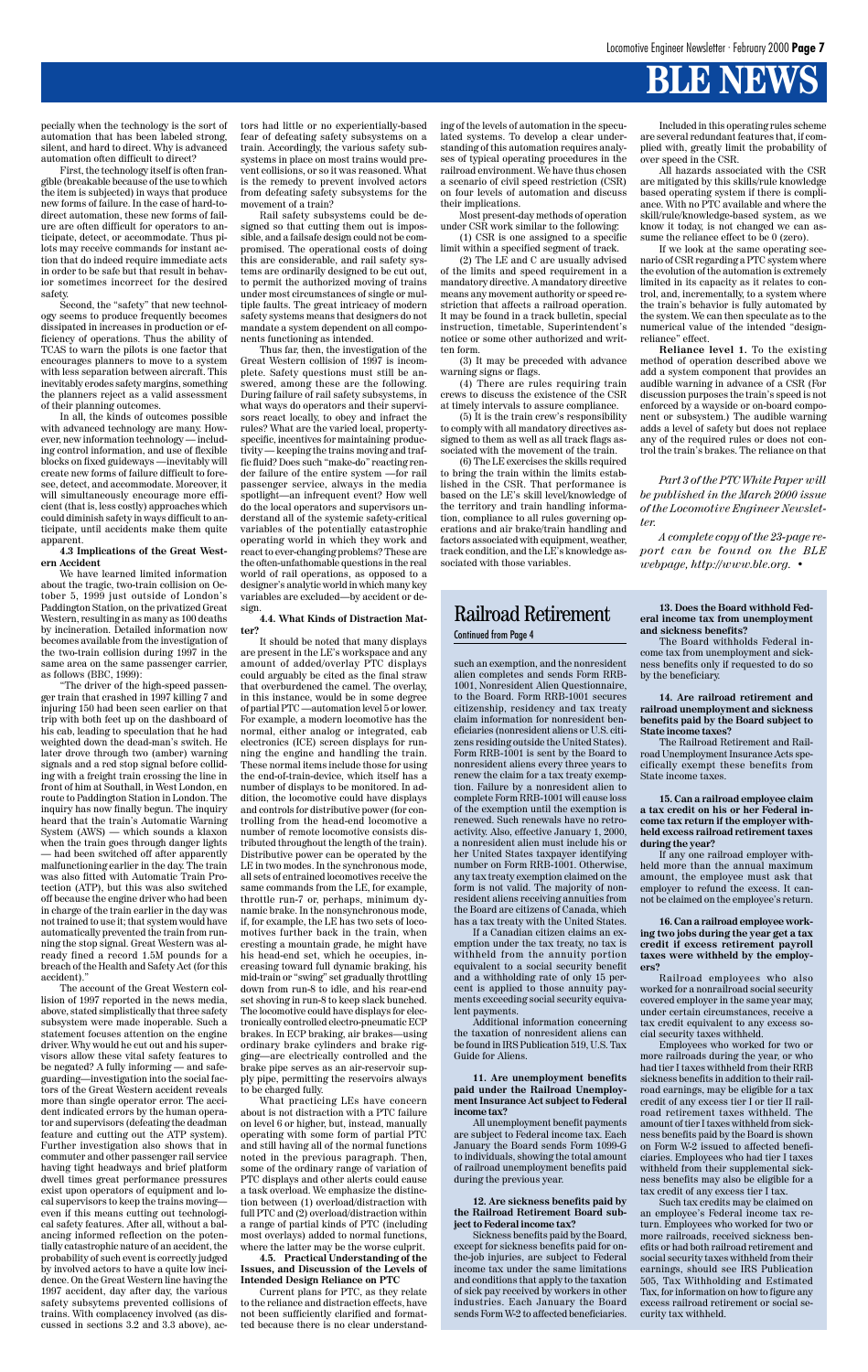### **BLE SCHOLARSHIPS**

## **Financial aid available for 2000-01**

A Joint Craft Scholarship is now available through the Brotherhood of Locomotive Engineers to college-bound children of all railroad operating crafts.

"To my knowledge this is the only scholarship program that covers all

### • Joint Craft Scholarship deadline April 1

#### craft lines and is available on any railroad," BLE Burlington Northern-Santa Fe General Chairman John D. Mullen said.

The scholarships are available to children of employees working on any railroad represented by any railroad union currently covered under the Federal Employers Liability Act. It provides financial aid to children of active, retired, or deceased railroad employees who would be unable to attend college without financial assistance.

Established in 1995 by Brother Mullen and other dedicated BLE members, the Joint Craft Scholarship Program has since offered dozens of awards.

Intended to provide financial assistance to children who otherwise wouldn't be able to attend college, the scholarship offers several awards ranging from \$500 to \$1,000.

"There are no stipulations if you are already attending college or are just starting out," Mullen said. "The Committee focuses more on the applicant's financial need rather than his or her academic performance."

Completed applications must be

received by April 1. Applications will be reviewed and award winners determined by the Railroad Crafts Scholarship Foundation's Board of Directors at their annual meeting held in May of each year.

For an application packet, please write or call:

**Brotherhood of Locomotive Engineers General Committee of Adjustment BNSF/Santa Fe Committee 611 N. Broadway Joshua, TX 76058 Phone: (817) 426-9003**

### SWCM scholarships SMA scholarships EUMA scholarships

The Southwestern Convention Meeting awards approximately two dozen scholarships annually, according to SWCM Scholarship Committee Treasurer Leo Srubas.

Applicants must be the child of an active, retired or deceased BLE member whose division belongs to the Southwestern Convention Meeting. Applicants must be accepted for admission to an accredited college, university or institution of higher learning. Completed applications must be received by the SWCM treasurer no later than the opening date of each annual SWCM convention. This year's convention runs from September 17-22.

For further details or an application, write:

**Leo Srubas SWCM Scholarship Chairman 5005 Georgia Kansas City, KS 66104**

The Southeastern Meeting Association Scholarship Committee annually awards the Geiger-Brendle Scholarships to children of active or retired BLErs whose divisions participate in SMA.

Check with your division secretary-treasurer to ensure your division participates. The SMA includes divisions located in states east of the Mississippi River, and south of the Ohio River and the Mason-Dixon Line.

The SMA scholarship application deadline is June 10, 2000. Winners will be decided at the SMA's annual business meeting during the 2000 convention, which is June 18-23. For an application, write:

> **Ronald L. Perkins SMA Sec./Treas. 505 Chautauqua Avenue Portsmouth, VA 23707**

The Eastern Union Meeting Association provides several \$1,000 scholarships each year based on academic excellence and financial need.

To be eligible, the applicant must be the child of a BLE member (living or deceased) of a division currently participating in the EUMA. Applicants must provide a copy of their SAT scores, their college admission papers, and a copy of their last marking period or grades for the last semester completed. Incomplete applications won't be accepted.

The deadline varies from year to year. To obtain a scholarship application, contact your local EUMA division officer or write:

> **Gary Brink 12 Kellogg Ave. Port Jervis, NY 12771**

The Brotherhood's Relief and Compensation Fund sponsors the Luther G. Smith Scholarship Program. Applications are available only to the children, stepchildren and adopted children, age 27 and younger, of active BR&CF members who are in "Good and Regular Standing," as defined by the BR&CF Constitution.

Financial aid is provided to winners of the Luther G. Smith Scholarships for so long as they maintain continuous post-secondary education at an academic level of not less than 3.0 (4.0 scale), or the equivalent, until they achieve the degree level sought at the time of the initial

• BLE Division 269 (Jamaica, Long Island, N.Y.) offers two \$500 scholarships to its members whose children are already enrolled in college. Participation is limited to members of Division 269 only.

Winners are picked at random in a raffle held each December at the division's Christmas party. For more details, watch your Division 269 newsletter or contact Division 269 Local Chairman Bob Evers at (516) 932-7130.

• Two \$500 scholarships are available to children of members in BLE Division 57 (Boston, Mass.).

"These scholarships will be awarded to high school seniors who are going on to higher education, and will

### • BLE Divisions offer assistance

be awarded based on their scores on a labor history exam, administered by the Massachusetts AFL-CIO," said Div. 57 Secretary- Treasurer W.H. Nutter. By taking the exam, students also become eligible for eight more scholar-

ships through the Massachusetts AFL-CIO. This scholarship competition is open to all children of BLE members living in Massachusetts. For details, contact Brother Nutter at: 83 Main St., Northfield, MA 01360-1015, or e-mail nutter@juno.com.

• BLE Division 11 (New York, N.Y.) awards a scholarship annually to a child of any active member of its division in the amount of \$500. The deadline for application is the Division's August meeting.

For details, contact Division 11 Secretary-Treasurer J.J. Raia, at 20 East Drive, Edison, N.J. 08820, (732) 396- 9076, or e-mail jjob80@ix.netcom.com.

The Grand International Auxiliary to the BLE offers \$1,000 scholarships annually to help the children of BLE members realize their goals in life. Last year the GIA awarded five such scholarships to college-bound students.

However, there are two very strict

### • Applications due April 1 for GIA, GIA-IWC

guidelines that must be met in order to be eligible.

First, the applicant must be a son or daughter of both a GIA and BLE member (living or deceased), with each being a member for at least two years.

Second, the applicant must be enrolled or accepted for enrollment in an accredited university, college, or school of higher learning.

The GIA also offers a joint scholarship program for children of members participating in the International Western Convention. This covers Divisions and Auxiliaries in the following states and provinces: Arizona, California, Colorado, Idaho, Montana, Nevada, New Mexico, Oregon, Utah, Washington, Wyoming, Alberta, British Columbia, Manitoba, Saskatchewan, and portions of northern Ontario (such as Thunder Bay and Sioux Lookout). Applicants for the GIA-IWC scholarship must have a parent participating in the IWC.

In order to continue to be eligible for the GIA-IWC scholarship beyond the first quarter and/or semester, the recipient must maintain satisfactory academic status. If the applicant is a graduate student or returning to school as a sophomore, junior or senior, he or she must have a 3.0 grade point average or better to be considered. Finally, the applicant must have been accepted to an accredited school.

Deadline for the GIA as well as the GIA-IWC joint scholarships is April 1, 2000. Applications are available through your local GIA auxiliary or BLE division. Members-at-large may obtain applications by writing:

> **Betty Clary GIA Grand Secretary P.O. Box 361 Manchester, GA 31816**

scholarship award. Aid is provided to awardees for the period in which they would normally be expected to complete their degree, not to exceed four years.

The deadline for receipt of applications and the required documentation is March 1, 2000.

If you have any questions, please contact Norann Kauffman of the BRCF at (800) 233-7080.

You can also visit the BRCF website at www.brcf.org, or write:

> **Brotherhood's Relief & Compensation Fund 2150 Lingelstown Road Harrisburg, PA 17110**

### Assistance available from BRCF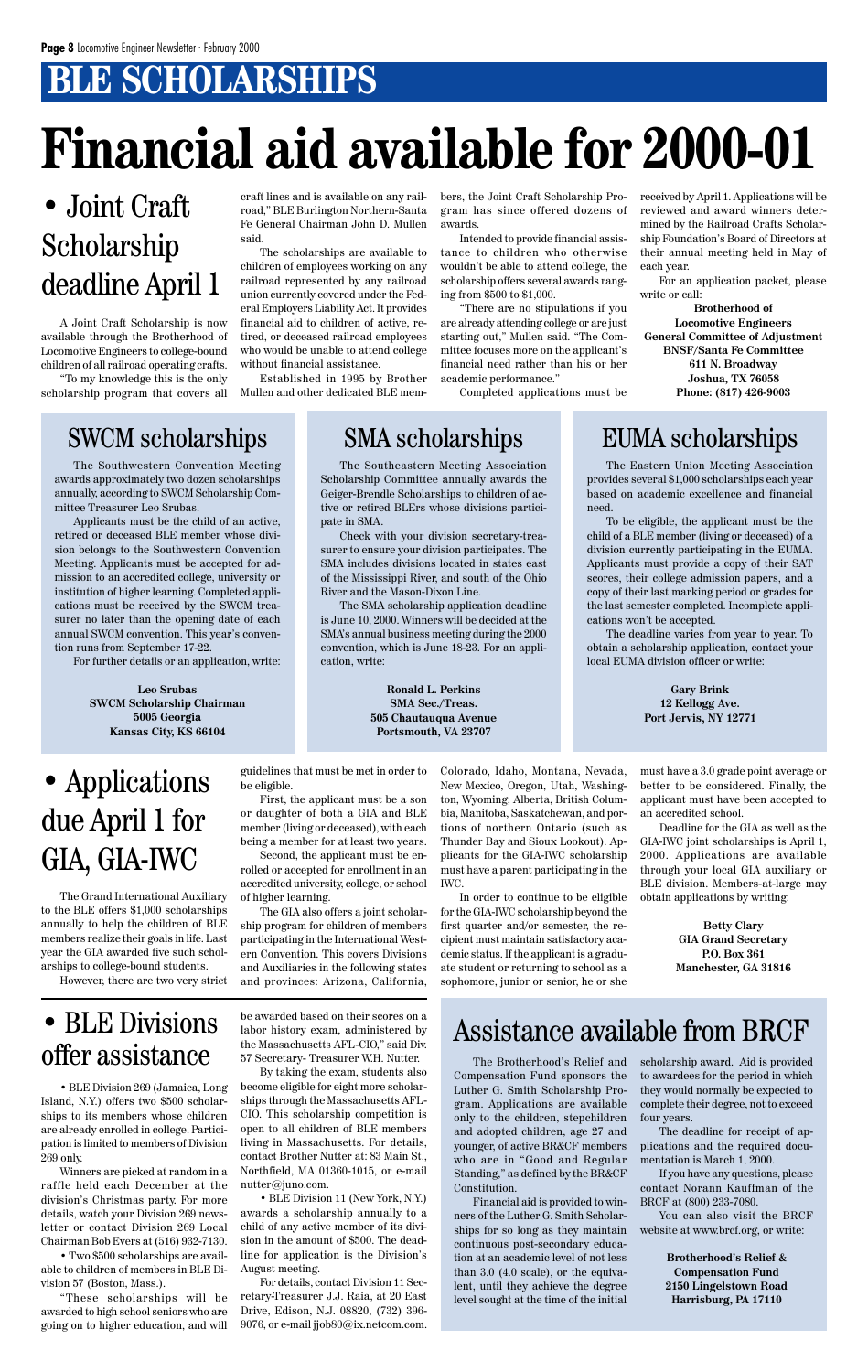### Teamsters strike continues; BNSF to haul Overnite freight

### **Railroads report mixed 4th quarter income**

Transport, energy and hotel conglomerate Canadian Pacific Ltd. said cent to a record level, boosted by higher oil prices and cost-cutting.

The Calgary-based company, first-quarter earnings for 2000 will be . known for its cross-Canada railroad and opulent resort hotels, said fourthquarter net income rose to C\$307 mil-



Burlington Northern Santa Fe Corp. reported fourth-quarter net income of \$315 million, up from \$296 million a year earlier.

Revenue increased by \$76 million to a record \$2.37 billion.

Intermodal revenue increased \$42

Union Pacific Corp.'s net income for million, or 95 cents a share, well above the 88 cents expected by financial analysts.

That compared with net income in the final quarter of 1998 of \$96 million, or 39 cents a share, excluding special items. Including those items, such as merger-related expenses, the railroad posted a loss of \$189 million, or 77 cents a share, in the final quarter of 1998.

Revenue in the fourth quarter was \$2.87 billion, up 7 percent from \$2.68 billion a year earlier.

The nation's largest railroad struggled in 1997 and 1998 with clogged rail lines and losses as it implemented its 1996 merger with the aging Southern Pacific Rail Co. It invested heavily in updating track and hiring new workers. The railroad said those investments are paying off.

the system. The rail problems began, its fourth-quarter profit rose 17 per-CSX Transportation also experienced difficulties handling fall peak traffic volumes and encountered higher costs to relieve congestion in parts of after CSX took over operation of major parts of Conrail on June 1.

Union Pacific said its 1999 net income was \$810 million, or \$3.22 cents a share, compared with a net loss excluding special items of \$86 million, or 35 cents a share, in 1998. Including special items, such as merger-related the lowest operating ratio among ma- costs, Union Pacific lost \$633 million, or \$2.57 a share, in 1998. •

### CANADIAN PACIFIC RAILWAY

For the fourth quarter of 1999, Richmond, Va.-based CSX posted a net loss of \$25 million, or 12 cents a share on a fully diluted basis, compared with net income of \$108 million, or 51 cents a diluted share, in the year-earlier period. Revenue increased 10% to \$2.75 billion.

The latest results include a charge of \$34 million, or 16 cents a share, for a work-force reduction program at the company's rail and intermodal units; and a loss of \$35 million, or 16 cents a share, from the sale of the Sea-Land's unit's international liner business.

CSX had warned fourth-quarter results would be disappointing, reflecting railroad freight congestion and higher expenses related to its takeover of Conrail operations last June.

**BINSTER ACCONS**<br> **EXERCIBENT AND ANOTHER CORPORATION** CROSITY and the particle subsequence reached 845 million, up aways and a<br>
a station operating income in the same period in 1998.<br> **EXERCIBENT AND ANOTHER CORPORATION** The magnitude of the Conrail integration problem was seen in the railroad's ratio of operating expense to revenue, which was 90.7 in the fourth quarter and 86.2 for the year, compared with 75.7 and 75.1 for the respective  $\dot{\phantom{a}}$ . periods of 1998. NS long had boasted jor railroads.

The company also warned that "well below" its first-quarter earnings from a year ago. •

lion, or 93 Canadian cents a share, from C\$263 million, or 79 cents, in the yearearlier period.

Canadian Pacific Railway had record fourth-quarter net income of C\$121 million, up C\$8 million from the year-earlier period, because of growing revenue from the shipment of automotive, industrial and forest products. •





Canadian National Railway Inc. earned \$213 million, or \$1.03 a share, in the fourth quarter, compared with earnings of \$182 million, or 94 cents a share, in the comparable 1998 quarter, the Journal of Commerce reports.

For the full year, CN earned \$751 million, or \$3.74 a share, a 25% increase from \$598 million, or \$1.44 a share in 1998.

Once one of North America's least efficient rail carriers before it was privatized by the Canadian government, CN improved its industry-leading ratio of operating expenses to operating revenue from 73.2% in the 1998 fourth quarter to 70.7% in 1999.

The operating ratio for the full year was 72%, 3.1 points better than the 75.1% recorded in 1998.

Revenue increased 4% to \$1.39 billion in the final 1999 quarter, and operating expenses increased less than 1% to \$980 million.

CN said its results reflect the consolidation of Illinois Central Corp. CN took control of IC on July 1, and consolidated IC's financial statements retroactive to Jan. 1, 1999.

to \$1.13 billion from \$1.12 billion in  $\,\cdot\,$  the October-December period was \$242 For the year, net income inched up 1998. Revenue increased by 2% to \$9.1 billion.

> Operating income in the final 1999 quarter rose 14% to a record \$407 million from \$356 million a year earlier. •

aaaaaaaaaaaaaaaaaaaaaaaaaaaa





In the comparable 1998 period, which did not include Conrail operations or costs, NS earned \$160 million, or 42 cents a share.

For the full year, net income was \$239 million, or 63 cents a share, compared with \$734 million, or \$1.93 a share, in 1998.

Despite continuing high costs related to the Conrail acquisition, NS executives were optimistic and expressed confidence that the worst of the Conrail congestion is behind the railroad and that revenue would continue to increase through 2000 while excess costs will begin to return to normal.

aaaaaaaaaaaaaaaaaaaaaaaaaaaaaaaaaaaaaaaaaaaaaaaaaaaaaaaaaa

aaaa

aaaaaaaaaaaaaaaaaaaaaaa aaaaaaaaaaaaaaaaaaaa



The Brotherhood of Locomotive Engineers continues to support the International Brotherhood of Teamsters in its strike against Union Pacific subsidiary Overnite Transportation Co.

The strike, now in its third month, has become more and more ugly. The latest salvo came on January 25 as Overnite announced that it is seeking at least \$5.2 million from the Teamsters for costs, damage and losses stemming from the union's strike.

The lawsuit also accuses Teamsters president James P. Hoffa and other union leaders in a string of violent and illegal activities aimed at extorting a labor contract with Overnite. President Hoffa denounced the lawsuit as a "smear campaign," citing recent reports of the company's financial woes as the reason for filing suit.

"These charges are baseless and unfounded," declared Hoffa. "Overnite has accrued a powerful resume of labor law violations and is attempting to take the spotlight off of their shoddy record. (We) will not back down from our unfair labor practices strike until company officials end their abuse of workers and bargain in good faith."

A week before the lawsuit was filed, Overnite reported losses in the fourth quarter of 1999 totaling more than \$13 million — a reversal of nearly \$30 million when compared to the \$16 million profit in the fourth quarter of 1998. Moreover, the stock of Union Pacific Corp., Overnite's parent company, has continued to fall since the strike began on October 24, 1999.

The Teamsters and Overnite have been trying for several years to negotiate a contract for 22 terminals where the union represents Overnite workers. Both sides say pensions have been the major area of disagreement.

Police have said at least five shootings appear related to the strike. The most serious came Dec. 1, when William Wonder of Evansville, Ind., was shot in the stomach as he drove from the Memphis hub.

In spite of the heated strike, Teamster/Overnite contract negotiations were scheduled to resume on February 9 and 10 in Chicago, Ill. The Teamsters' unfair labor practice strike will continue during negotiations.

It was announced on February 11 that UP rival Burlington Northern Santa Fe had won a contract to carry Overnite shipments on its trains.

The Overnite-BNSF contract is viewed as a coup by BNSF and a sore spot by UP. Sources said the contract was not announced in part because Overnite did not want to embarrass its parent, and because it did not want to suggest that it was diverting freight from the highways, which might give rail unions a reason to support the Teamsters. •

million, or 7%, to \$679 million. Carload revenue reached \$645 million, up 3%. Automotive revenue jumped 12% to \$124 million, primarily due to growth in vehicle shipments.

Operating income in the quarter was \$603 million, compared with \$568 million for the same period in 1998.

BNSF, based in Fort Worth, Texas, and the Canadian National Railway announced last month that they intend to  $\stackrel{\circ}{\cdot}$ merge, creating the first end-to-end North American railroad. •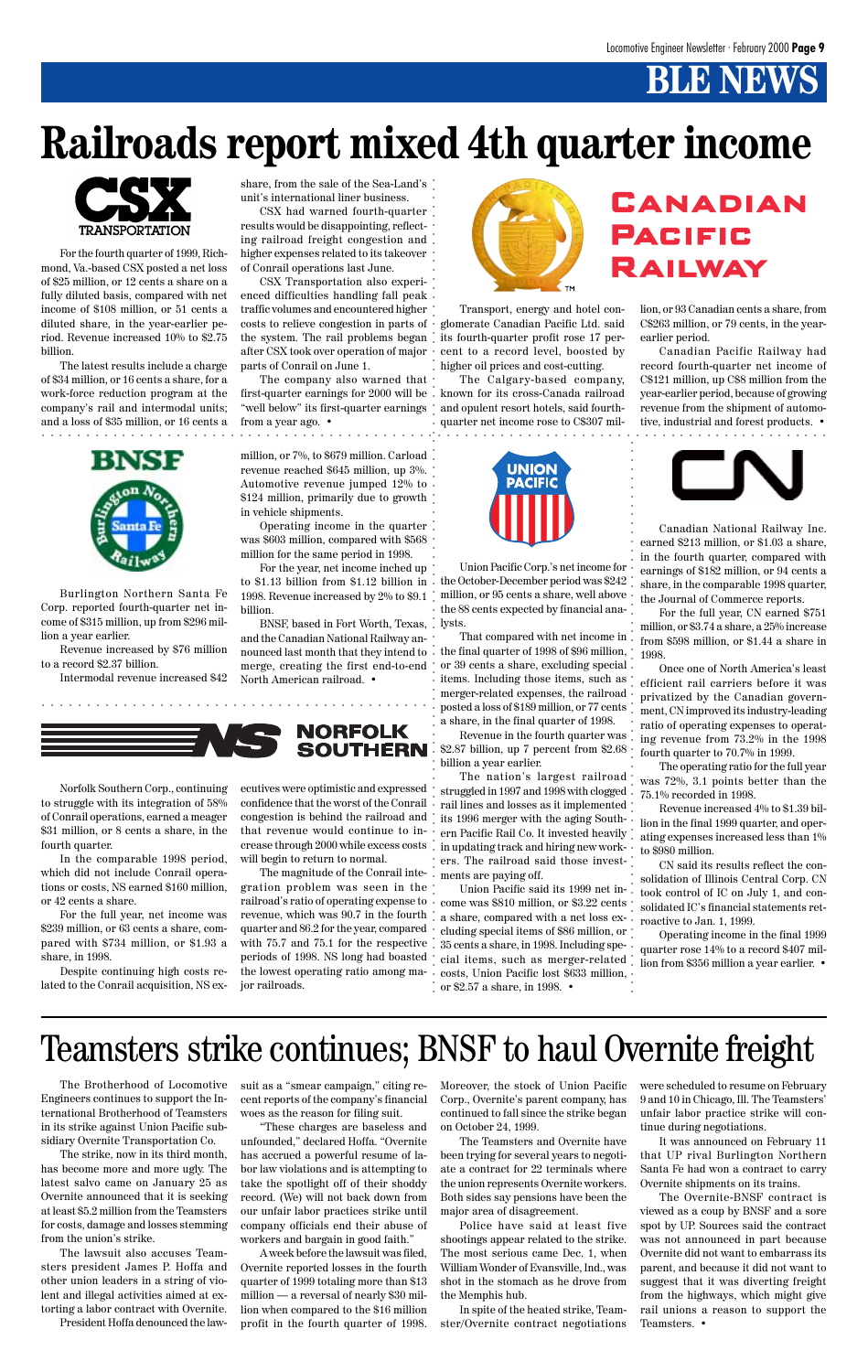### Why we haven't signed on to the Railroad Retirement agreement



**By Edward Dubroski International President**

Much has been said about the recent deal on Railroad Retirement announced by some unions and the National Carriers' Conference Committee (NCCC)... some of it is fact, and some of is fiction. You deserve to know why the

BLE has not agreed to the deal, where we stand on the key issues, and how we proposed to move forward.

We are in a position to improve our retirement options in a way the industry has not seen in decades. The Tier II Trust Fund (the railroad industry's pension fund) contains more than six times the amount needed to pay benefits this year. According to Railroad Retirement Board projections — at current tax rates and with conservative employment and investment assumptions — Tier II will be overfunded by a whopping \$13 billion by 2037, and an incredible \$3 trillion by 2071! In fact, the Board's actuary believes that there is enough surplus in the fund to pay for increased benefits and tax cuts totalling \$655 million per year by 2004.

How did the Fund get into this position? By the early 1980s, employment levels in the industry were collapsing, and the graying of the "baby boomers" threatened to bankrupt the system by the end of the century. Legislation was enacted in 1983 that was designed to save Railroad Retirement. The retirement age for a full annuity with 30 years' service was raised from 60 to 62, and the tax rates skyrocketed. The table below shows how the tax rates have increased, according to data published by the Railroad Retirement Board in its Annual Reports:

| Year | "Employer Tax" | <b>Employee Tax</b> |
|------|----------------|---------------------|
| 1980 | $9.50\%$       | $0.00\%$            |
| 1981 | 11.75%         | $2.00\%$            |
| 1984 | 12.75%         | 2.75%               |
| 1985 | 13.75%         | 3.50%               |
| 1986 | 14.75%         | 4.25%               |
| 1989 | 16.10%         | 4.90%               |

In other words, over a 20-year span, the amount diverted from the present to the future rose from 9.5% to 21% of payroll. Almost one-quarter of that amount comes directly from our pockets, in the form of payroll deduction, and we pay the remainder indirectly, through the employer tax. Notice that I said that we pay the full 21%. When the NCCC gives data to the federal government, to Presidential Emergency Boards (PEBs) and to the press, the number it gives is termed "compensation" or "labor cost"... figures that include the value of health and welfare and a host of other benefits, and our retirement package — including the 16.1% "employer tax" the carriers pay.

So, who really pays the bills? The employee tax is easy to figure out; that's money off the top of our checks each pay period. The "employer" tax? If you worked in the railroad industry in the 1980s, you don't need to be reminded of the paltry wage agreements we ate; we're still trying to recover from the concessionary 80s. A major reason those wage settlements were so bad is the fact that the deferred compensation portion (Tier II) of our package grew in size, relative to the current (wage) portion. Something similar happened when PEB 219 recommended incredibly low general wage increases in the early 1990s, because it overestimated the impact of medical inflation on the benefits portion of our overall package. In simpler terms, money that otherwise would have been available for general wage increases had to be diverted in order to save our pension fund; and it wasn't there to put into our pay check.

So, the question is what to do with our annual surplus of \$655 million. Historically, Railroad Retirement has not been changed unless there is consensus among labor and management. That means that every one agrees to the change; that also means that the carriers must be treated fairly in dividing up the surplus. But the deal moving toward Capitol Hill was not arrived at by consensus. Worse still, our position is being deliberately misrepresented by some, who seek to take advantage of our preference to resolve this dispute without pointing fingers. These are the facts:

• The BLE is not opposed to 60/30. We do not support stopping at 60/30, when that means giving the carriers \$347 million of the \$655 million annual surplus.

• The BLE is not trying to kill the proposal. We have been denied participation in the process since late last year. The carriers have refused to discuss our issues and concerns. Every union has the right to bargain for its own members; this right has been denied to us, as a non-consensus deal is being pushed that would change statutory and contractual rights for our members without our consent. We want to be part of a deal we can support.

• The BLE is not holding up much needed relief for widows and widowers. We proposed separating the issue of surviving spouses and legislating immediate relief, because there is no disagreement on this issue. The NCCC would rather hold surviving spouses hostage to drive its 60/30 deal.

According to the NCCC's and Railroad Retirement Board's own figures, an opportunity to substantially improve benefits is unlikely to arise for at least another generation or two, and maybe much longer, because of the tax rate "ratchet" that is part of the proposal. This means that we have one chance — and one chance only — to get it right.

The Railroad Retirement Board has yet to pass judgment on the numbers that will make up the ratchet, and we simply cannot take a position on it until they do. You should know, however, that it is a mechanism designed to adjust tax rates and benefit levels to keep the Tier II Fund balance between four and six times what is needed to pay benefits in any given year. The Fund gets low, taxes go up (or benefits are reduced); the Fund gets high, taxes go down (or benefits are increased).

Under the terms of the announced proposal, it requires a 6.5% surplus just to restore benefits to the 1983 level. Is it realistic to assume that a large enough surplus will accumulate in the future to substantially reduce retirement age further, when there will be a mechanism designed to cut tax rates to prevent an excessive surplus? That's why we have to be absolutely sure we are getting the best deal we can get... and I'm not there, yet!

An actuary we hired is overdue to present us with a preliminary report, which will serve as the basis for further consideration. This work has been held up, in part, because the Railroad Retirement Board data to do precise costing calculations have not been supplied. However, I met with Railroad Retirement Board Labor Member Butch Speakman on February 8, and he committed to me that the Board's actuary will provide the additional calculations that we are seeking in order to further evaluate our options.

Since 1989, 33 BLE members lost the ability to retire at any age, because they perished in accidents. Working hours and conditions have become so intolerable over that period that we are forced to turn to Congress for a day off. The requirements of the job are tremendously stressful, and locomotive engineers wear down quickly. That's why we need Railroad Retirement reform that is tailored to the needs of our membership, just as the Presidents of all the other unions want reform that is tailored to the needs of their memberships.

Those various needs have traditionally been met by the Congress enacting Railroad Retirement reform only when consensus has been reached among labor and management. Consensus is not beyond our grasp, and I believe that we will get there. Maybe the carriers need a little push, and maybe Congress will have to deliver that push. We can still do the surviving spouse fix right now, or we can roll up our sleeves and get down to business. The NCCC knows I'm ready to work, and so do the other Rail Labor Chiefs... and when the disinformation crowd approaches you on the job, tell them that you know all the facts, too. •

#### **BLE Editorial**

### Union Pacific cleared to implement 'Safety Awareness Training'

A federal judge has dissolved the temporary restraining order that prohibited Union Pacific from implementing its Safety Awareness Training program.

In December, the BLE secured the TRO after arguing that UP had unilaterally established the program as a way to intimidate injured workers. On February 9, U.S. District Judge David R. Herndon reversed the decision. His ruling is based on the fact that UP held

SAT meetings dating back to 1994. "Here, the BLE contends that the SAT program is a new practice that is not authorized by the collective bargaining agreement, while Union Pacific contends that the SAT program is a past practice, therefore, it constitutes a 'minor dispute' which this court lacks the jurisdiction to hear. The court finds the position taken by Union Pacific to be supported by the evidence.

"In 1994, Union Pacific began hold-

ing SAT programs, contrary to BLE's allegations. These SAT programs were held at the Cheyenne Service Unit, the Houston Service Unit, and the Wichita Service Unit… the December 1999 Arkansas SAT program is not a new practice; it is a past practice as defined by the law."

Under the SAT program, workers who were recently injured, or injured twice in the last five years through no fault of their own, were brought in for a full day session of graphic videos and intimidating speeches delivered by UP management. The videos were filled with violence and gore, showing limb amputations and workers being crushed between coupling cars. Workers were also subjected to 90 days of observation following the session, sometimes unaware they were being watched. •

## **Fighting for the best deal possible**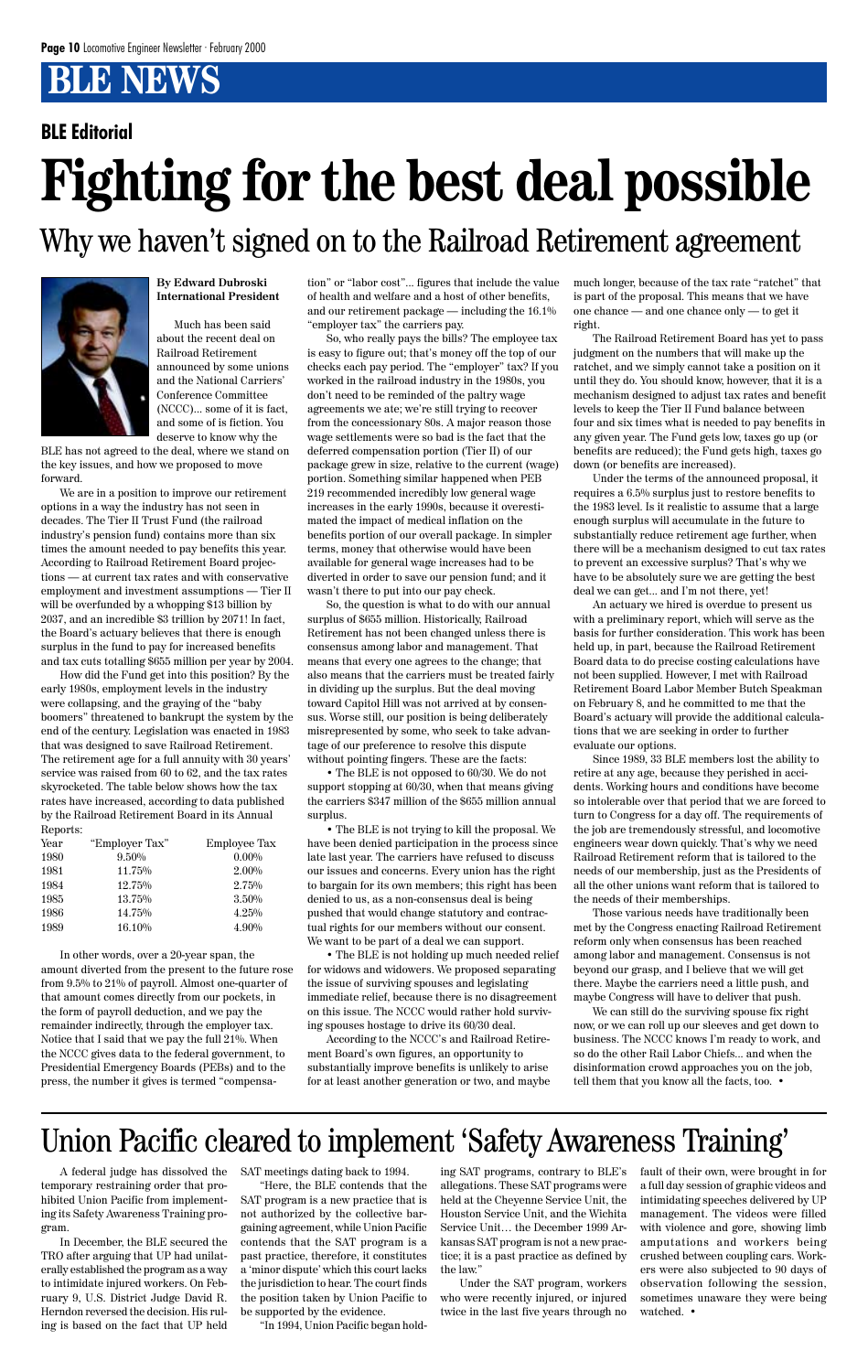## **BLE members sue UTU over secret deal with Grand Trunk**

WASHINGTON — The Surface Transportation Board will hold a public hearing beginning March 7 on railroad consolidation and the structure of the North American railroad industry.

The STB said the hearing was prompted in part by the proposed merger of BNSF and CN.

In scheduling the hearing, the STB noted that it did not intend to prejudge the as-yet-unfiled BNSF-CN merger application, but would provide a forum for discussion of broader matters that have arisen since the merger was proposed in December.

The STB said it wanted to hear from all interested persons about their concerns over the BNSF-CN deal's potential for sparking further consolidation and about the way the industry is regulated. It also invited interested parties to address whether these developments would be good for large and small railroads and their shippers.

The BLE has filed a notice on intent to participate in the hearings.

• • •

DALLAS — Encouraged by the strong economy and facing higher fuel and labor costs, the nation's freight railroads are raising certain rates more aggressively than in recent years.

BNSF is notifying shippers it will raise rates for some customers as much as 4 percent in the railroad's first broad price hike since 1995. Norfolk Southern announced an identical increase for customers shipping scrap metal, paper, lumber and container freight. Top officials of UP and CSX have also signaled they intend to raise rates.

The price hikes are receiving predictably bad marks from shippers. Mike Heimowitz, a spokesman for the Chemical Manufacturers Association, said rail service in the East is still recovering from the breakup of Conrail.

"We're having a lot of service problems, and here they are giving us a rate hike. It's not really the most pleasant thing," he said.

• • •

WASHINGTON — In an effort to improve railroad safety, U.S. Transportation Secretary Rodney E. Slater announced a proposed rule that would require trains to sound their horns at most public highway-rail grade crossings.

"This rule, when adopted, will help prevent crashes involving trains, motor vehicles and pedestrians at highway-rail grade crossings and yet enable communities to maintain quiet in zones that need to be protected from noise," Secretary Slater said.

The rule, proposed by the FRA, was written in response to a law enacted by Congress in 1994 requiring train horns be sounded when a train approaches and enters a public highway-rail grade crossing unless certain exceptions are met to establish a quiet zone.

The proposed rule describes the safety measures that a community may employ to establish a quiet zone and yet deter drivers from taking risks at crossings. These measures include the use of four quadrant gates, channelization devices or crossing closures, or photo enforcement to deter violators. The rule also proposes an upper volume limit for train horns.

The BLE is reviewing the proposed rule and plans to file comments.

• • •

WASHINGTON — Eight months after the division of Conrail, the Surface Transportation Board has initiated a review of the merger.

The STB is requesting comments on the implementation of the Conrail transaction and how the various STB conditions are working. When the STB approved the joint acquisition and division of Conrail assets by CSX and Norfolk Southern in July 1998, it set conditions that included a five-year oversight period.

The STB, as it has in other rail mergers, retained jurisdiction to impose additional conditions and/or take other action if it determined it necessary to address harmful effects of the transaction.

Under that jurisdiction, the Board also requires quarterly reports from Union Pacific and BNSF on the implementation of UP's 1996 purchase of Southern Pacific and the granting of trackage rights by UP to BNSF to maintain rail competition in parts of the West.

In its July 1998 decision, the STB said it would monitor implementation of the Conrail transaction to ensure that CSX and NS adhered to the promises they made in the Conrail merger proceeding. The board, in its decision on February 9 to launch the review, said CSX and NS must file progress reports on the Conrail transaction.

The STB also said it would examine the effects that the merger has had on the relationship of short-line railroads with the larger railroads, and within the Chicago switching district; the impact on Amtrak passenger operations and regional rail passenger operations; and it would review environmental-mitigating conditions.

• • •

DETROIT — A federal administrative law judge has ordered the Detroit newspapers to reinstate 50 employees fired during the 19-month strike against the newspapers.

These are some of the same strikers who rallied with members of the BLE during the union's International Convention in Detroit during the summer of 1996. BLE Delegates attending the convention donated \$20,000 to help the out-of-work newspaper strikers. •

### **NEWS BRIEFS**

Members of the Brotherhood of Locomotive Engineers on the Grand Trunk Western Railroad have brought a class action suit against the carrier and the United Transportation Union, claiming that UTU and GTW collaborated on a secret agreement that unfairly discriminated against BLE members.

The Duty of Fair Representation suit was filed on January 6 in U.S. District Court for the Eastern District of Michigan, Southern Division. The plaintiffs, trainmen members of the BLE, filed suit after learning of a secret UTU-GTW agreement that paid UTU members for their time claims but failed to do so for BLE members. The BLE suit seeks payment for their time claims equivalent to those UTU members received.

The BLE suit asserts that UTU breached its duty of fair representation by:

• Failing to consult BLE members prior to resolution of time disputes;

• Abandoning BLE members' time disputes without any rational basis for doing so;

• Discriminating against Plaintiffs on the basis of their membership in BLE by causing payments to be made to UTU members while no such payments were made to BLE members.

Over the past several years, both UTU and BLE trainmen have filed numerous time claims with the carrier. UTU, which holds the train service contract on GTW, was responsible for processing these claims. For many years, however, the UTU did not resolve them for either its members or the BLE trainmen.

According to the complaint, at some time during 1999, UTU reached a secret agreement with GTW management to resolve a large number of these time claims in the form of \$2,500 payments to employees. While a substantial number of UTU trainmen were paid the \$2,500 settlement, no BLE trainmen received payment for their time claims. In fact, the agreement was kept secret from BLE members.

Less than three weeks after the suit was filed in Federal Court, more than a dozen UTU members approached the BLE and asked to take part in the lawsuit, BLE General Chairman John Karakian said.

At the time the rumored settlement was paid, several BLE members had outstanding time claims that had been submitted to UTU and acknowledged by it. However, no BLE member was informed of the terms

of the settlement, no BLE member was advised about the status of their time disputes, no BLE member has been informed that their time dispute has been resolved, and most importantly, no BLE member has been paid for their time claims.

"As the exclusive representative of persons performing work within its jurisdiction, UTU owed Plaintiffs and those similarly situated a duty to fairly represent them with regard to matters subject to collective bargaining," the BLE suit states. "This duty included the duty to refrain from discrimination against any person in the resolution of disputes including time disputes."

The BLE suit also states that GTW breached its contract with UTU and deprived Plaintiffs of the benefits of that agreement by contracting with UTU to resolve a dispute in a manner that discriminated against BLE members. •

Deal discriminates against workers; UTU sued by its own members

**"(T)he plaintiffs... filed suit after learning of a secret UTU-GTW deal that paid UTU members for their time claims but failed to do so for BLE members."**